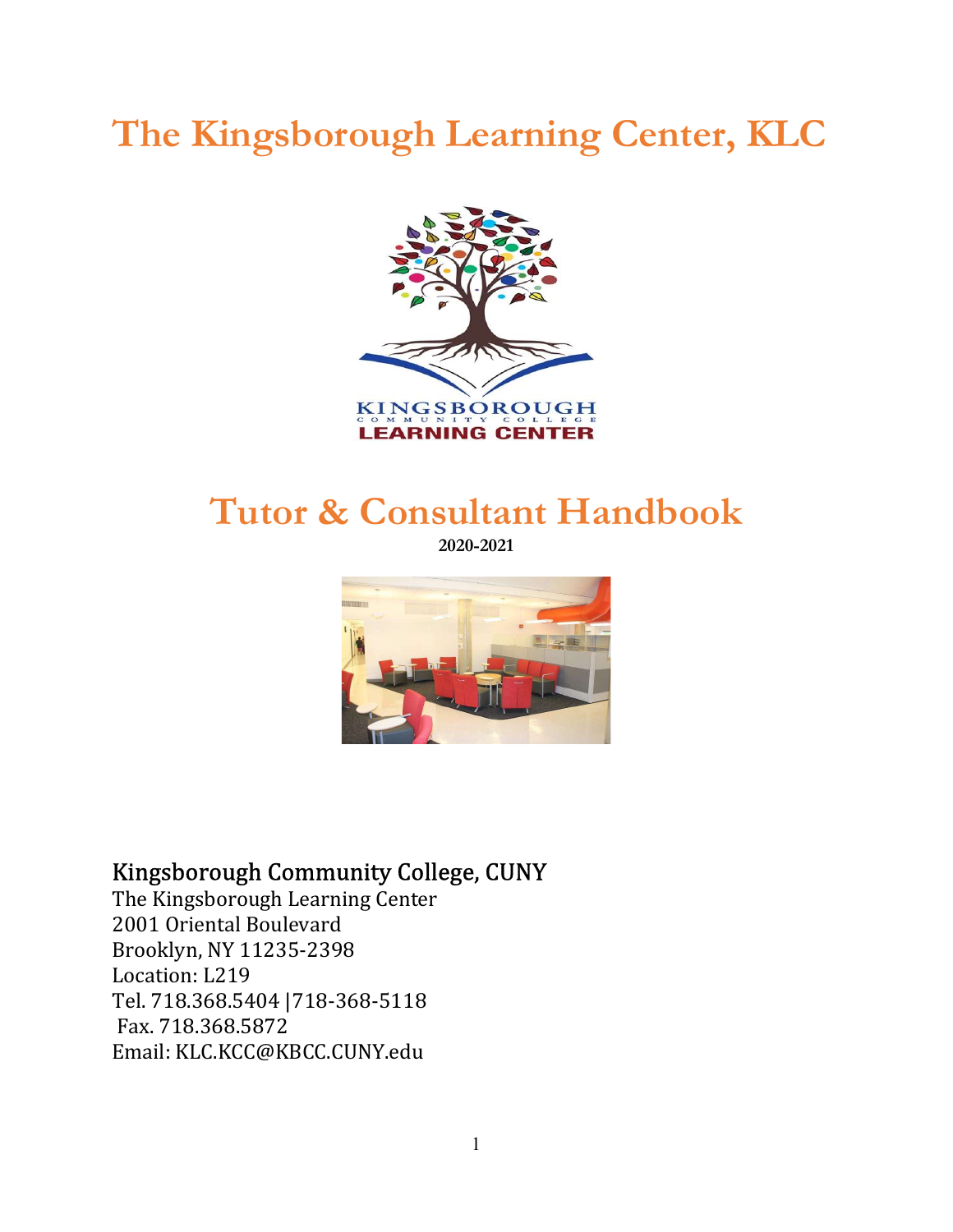## Table of Contents

| I.    | Welcome and Introduction------------------------------               |  |
|-------|----------------------------------------------------------------------|--|
| II.   | Mission and Vision Statements--------------------------              |  |
| III.  |                                                                      |  |
| IV.   | Mandatory Policies and Procedures-------------------                 |  |
|       | a. Roles and Responsibilities----------------------------            |  |
|       | b. Onboarding Training for new staff------------------               |  |
|       | Respective tutoring roles and responsibilities----<br>$\mathsf{C}$ . |  |
|       | d. Dedicated Job Training---------------------------------           |  |
|       | e. Create Supplemental Materials-----------------------              |  |
|       | f.                                                                   |  |
|       | g. Attendance and Punctuality---------------------------             |  |
|       | h. Weekly timesheet submission process-------------                  |  |
|       | Confidentiality and FERPA Regulations------------<br>i.              |  |
|       | i.                                                                   |  |
|       | k. Defined prohibited Conduct---------------------------             |  |
| V.    | Assessment & Evaluation--------------------------------              |  |
| VI.   | Center Student Procedures-------------------------------             |  |
| VII.  |                                                                      |  |
|       |                                                                      |  |
|       |                                                                      |  |
| VIII. |                                                                      |  |
|       | a. Beginning and ending tutoring sessions--------                    |  |
|       | b. Tips for ensuring student preparedness--------                    |  |
|       |                                                                      |  |
|       | d. Expectations during a tutoring session-----------                 |  |
|       | Individual vs. small group---------------------------<br>e.          |  |
|       | Tutor Do's and Don'ts---------------------------------<br>f.         |  |
| IX.   |                                                                      |  |
|       |                                                                      |  |
|       |                                                                      |  |
|       |                                                                      |  |
| Х.    |                                                                      |  |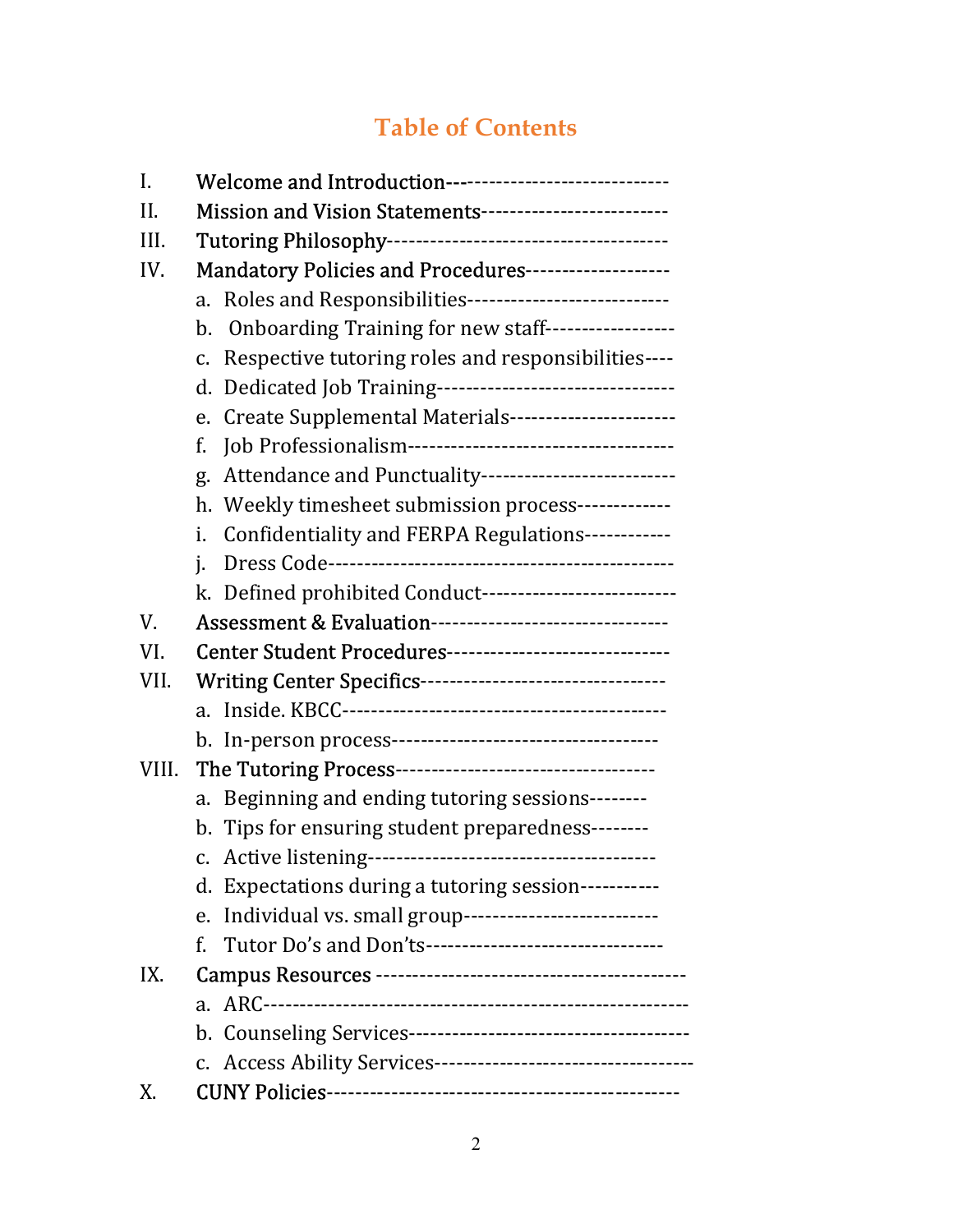Dear Tutors & Consultants,

Welcome to the Kingsborough Learning Center (KLC)

Congratulations on being chosen to work as a Tutor for the KLC. We hope you find the work of helping students gain confidence and navigate their academic work as rewarding as we in the Kingsborough Learning Center (KLC) do. This handbook will provide information about the tutoring process, as well as important information, resources and guidelines to help you become a successful tutor.

Tutoring requires flexibility and you may take on multiple roles during your time working in KLC, but our primary goal is always to help students become more confident, successful, and self-directed learners. This handbook is designed to give you general information about the position and help you navigate some of the challenges you may face as a tutor.

Your job as a tutor is significant and requires a great deal of responsibility. The academic backgrounds, abilities, and motivations of our students vary considerably. As a tutor, you can assist the students as they strive to reach their full academic potential.

We look forward to working with you this academic year.

Michael Weisenfeld – Director

Maudelyne Maxineau – Associate Director

Janet Unegbu – Associate Director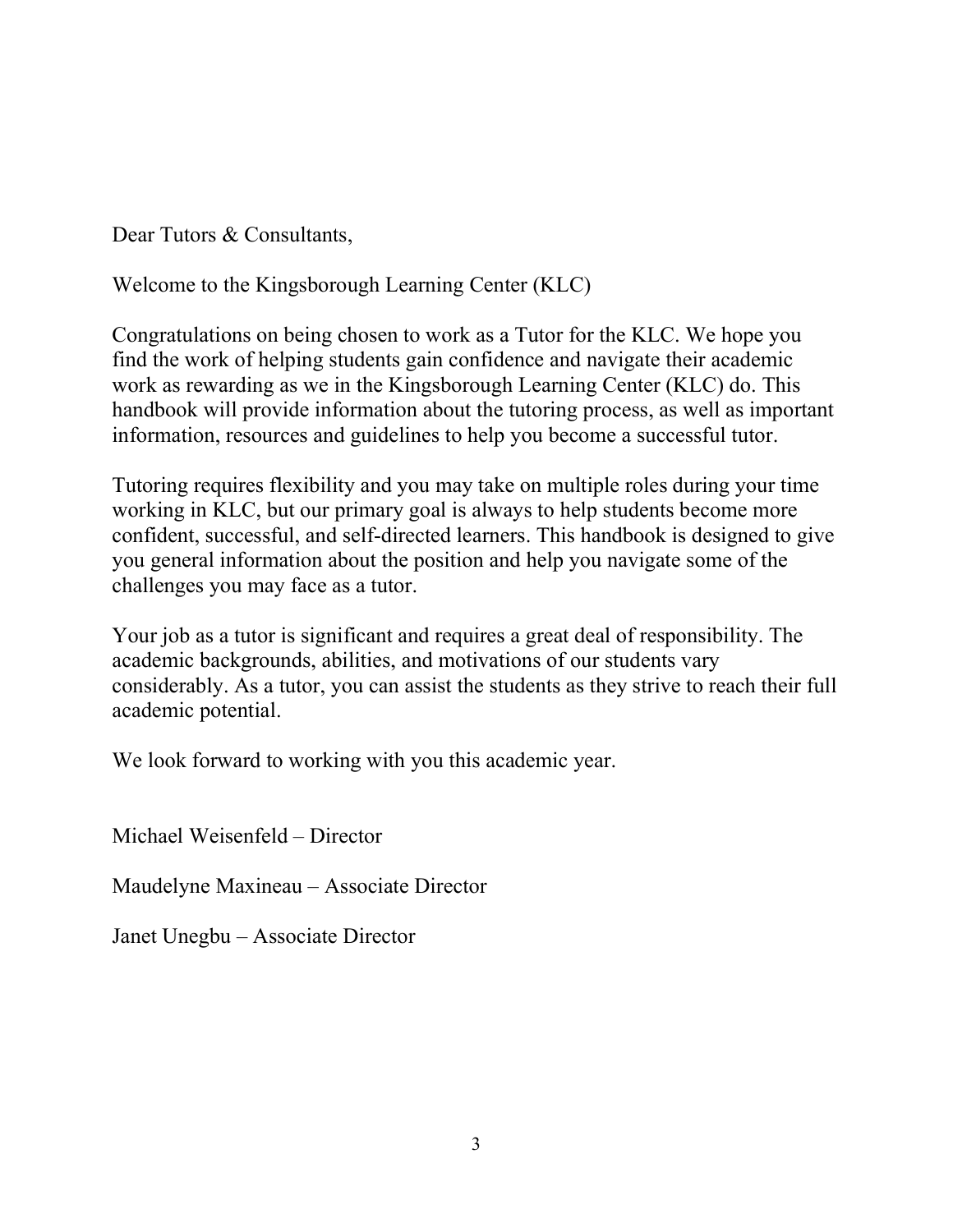#### Mission Statement:

The mission of Kingsborough Learning Center (KLC) is to provide an inclusive atmosphere in which tutors and tutees participate in innovative, motivating, learning opportunities designed to facilitate personal growth and academic success. We collaborate with faculty, academic departments and other campus student resources to offer a broad range of tutoring programs and services. We foster the potential of each student by having a comprehensive tutoring program that empowers students to cultivate the skills, strategies and behaviors of confident, independent and lifelong learners.

#### Vision:

The overall vision of the Kingsborough Learning Center is to empower Kingsborough students to achieve academic success by providing an engaging and structured learning environment where they can master skills needed to perform in their classes and become lifelong learners.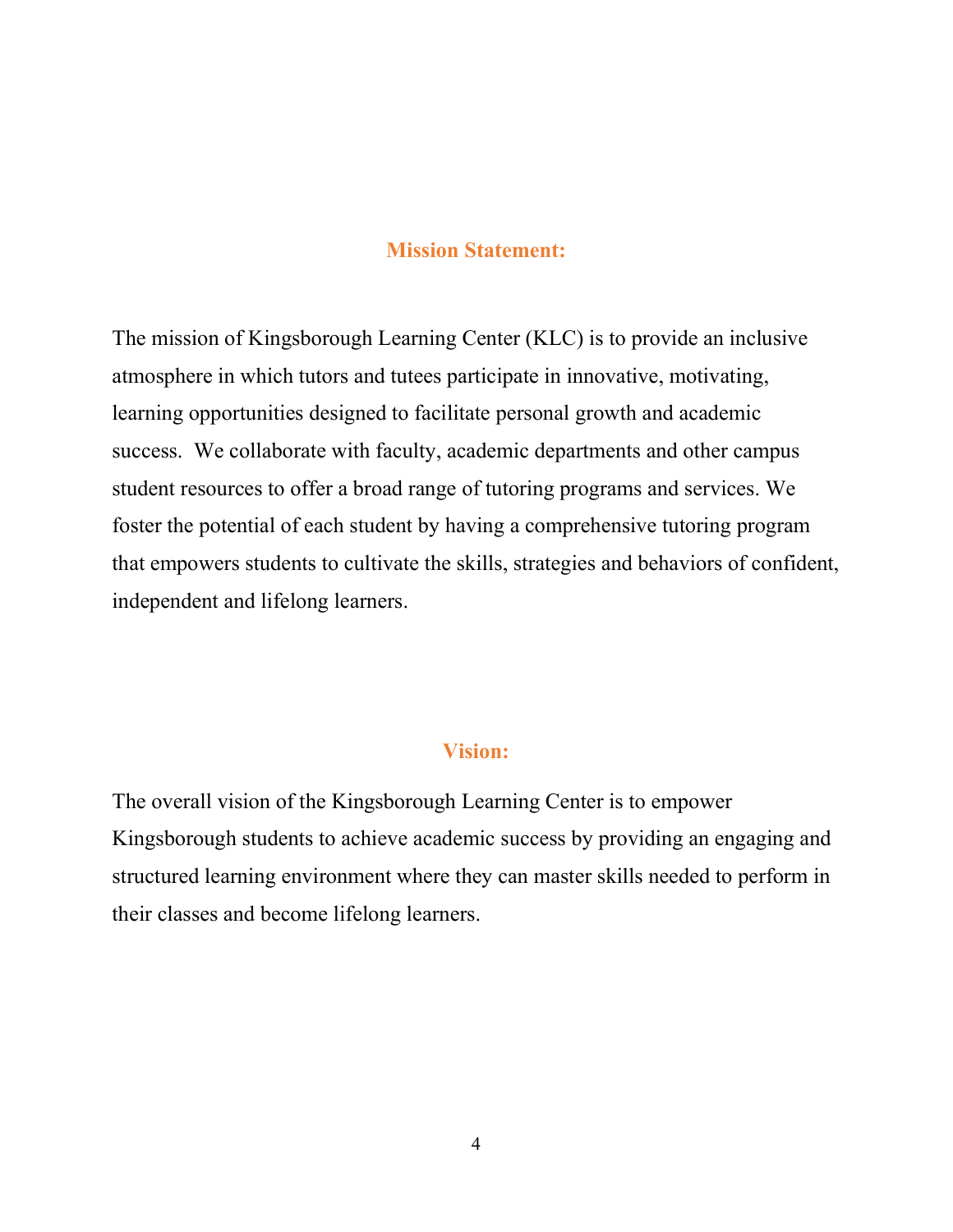## Tutoring Philosophy

One of our main tutoring goals at the KLC is to help students become independent thinkers and learners. The relationship between a tutor and a tutee is more than just supportive. Each tutoring session offers an opportunity to listen, provide constructive feedback, facilitate, and work together to create an environment that encourages the innovative and creative atmosphere necessary for learning. Understanding that the tutoring environment is low stakes, our program meets students where they are. We believe that tutoring is for every student, not just those in developmental courses.

The value of tutoring is its importance as a mode of learning and communication that is less hierarchical and intimidating to many students. While there are formalities to tutoring, such as properly greeting students, active listening, and ending a session properly, there are no generic formulas to tutoring as there is no generic student. Instead, tutors are encouraged to be flexible, adapt to students' needs, be honest, and model practical learning skills that may promote growth and independence.

To help students become independent learners, we must convey to them that everyone can learn, and that learning is an ongoing process. Ultimately, we want to empower students by valuing the mutual and reciprocal benefits possible in a tutortutee relationship. Therefore, we strongly encourage all KLC tutors to take the responsibility of tutoring seriously and strive to carry it out with the utmost integrity and commitment.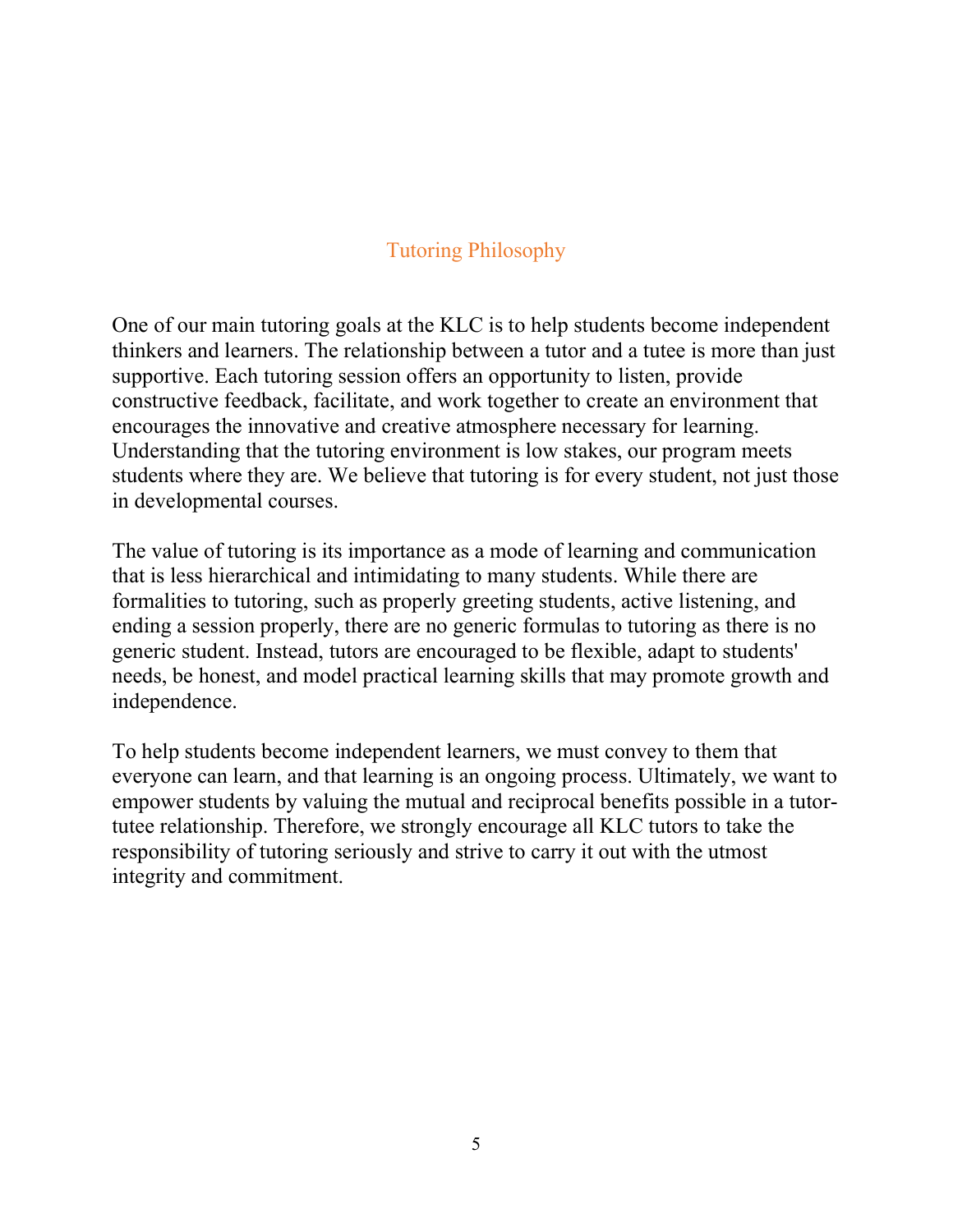## Mandatory Policies and Procedures:

## Roles and Responsibilities:

Tutors are responsible for helping students in many different ways. They work with students individually and in small groups to help them improve or remain on tract academically by:

- Discussing class material and test questions
- Understanding and making sense of concepts, theories and principles
- As embedded tutors, using course information provided by professors to keep track of students' challenges, needs and progress
- Helping to organize ideas and to help students communicate effectively in formal and informal writing
- Actively engaging students throughout the session
- Assessing students' needs and progress and adapting approaches as necessary
- Offering information about learning strategies and fostering a positive learning environment

Before undertaking these roles, you must understand your preliminary responsibilities.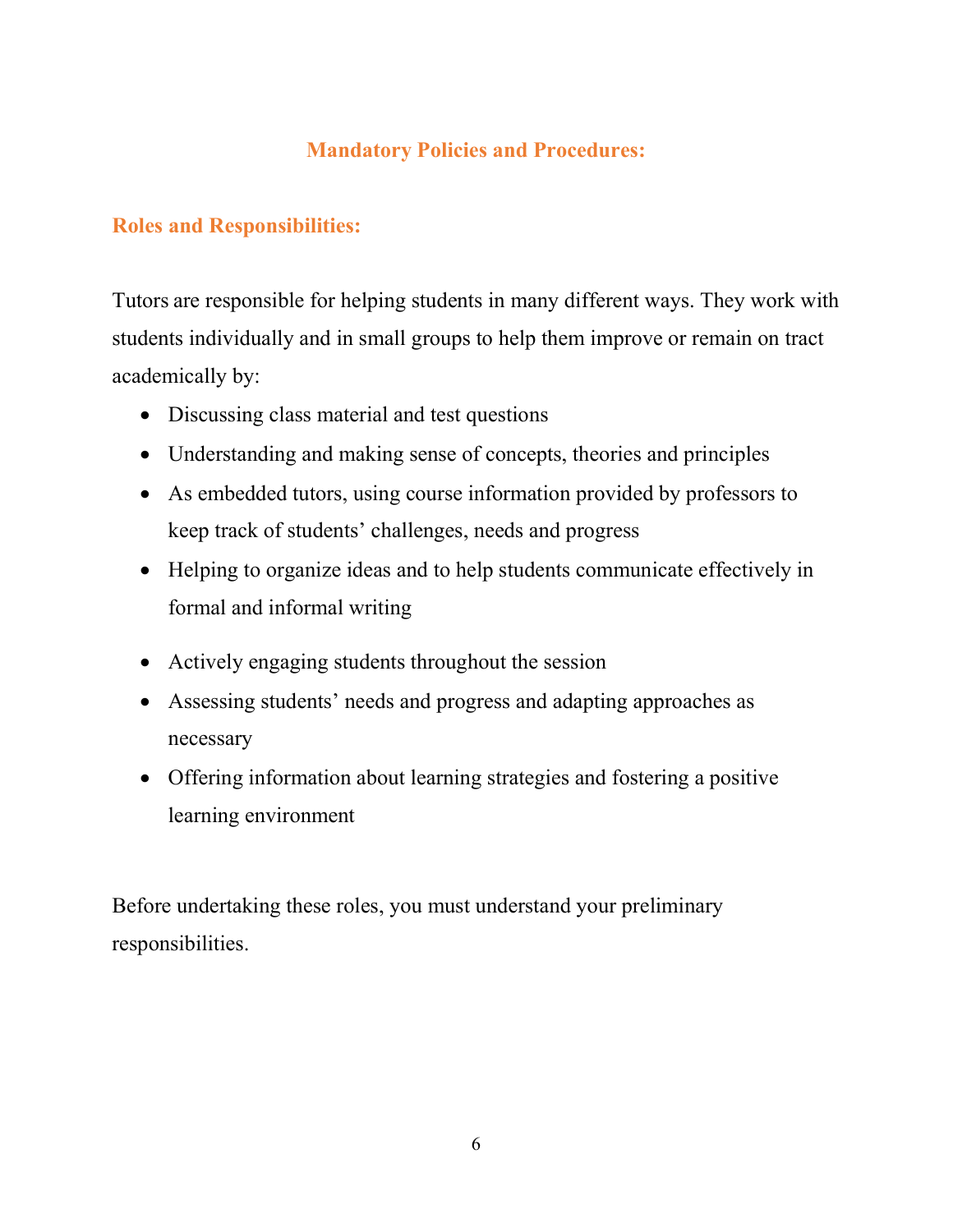#### 1. Onboarding training for new staff:

Orientation: All new tutors must attend their scheduled orientation. You will learn our policies and procedures of tutoring and all the necessary information to enable you to be an effective tutor. It will convey what is expected of you and what you can expect from the job. It will create the foundation to learn the basics of becoming an effective tutor, thereby enabling you to assist students effectively at KLC and help to reduce first-day jitters. It also allows you to meet many of the staff members in a relaxed atmosphere. We hope the orientation will instill a permanent enthusiasm and desire to tutor that will transform your experience and give you satisfaction that comes from helping the tutees.

## 2. Respective Tutoring Roles and Responsibilities- For all tutoring sessions (online and in-person)

#### Tutors:

- Courteously meet with and support all students who seek our services
- Use the reporting form to record the duration of the session, the topics covered, the students' understanding and progress and your own method of tutoring
- Communicate any concerns with directors
- Select appropriate materials that will enhance the tutoring session
- Actively engage students throughout the session
- Assess students' needs and progress and provide supplemental materials as necessary
- Report on progress on the reporting form

#### Consultants: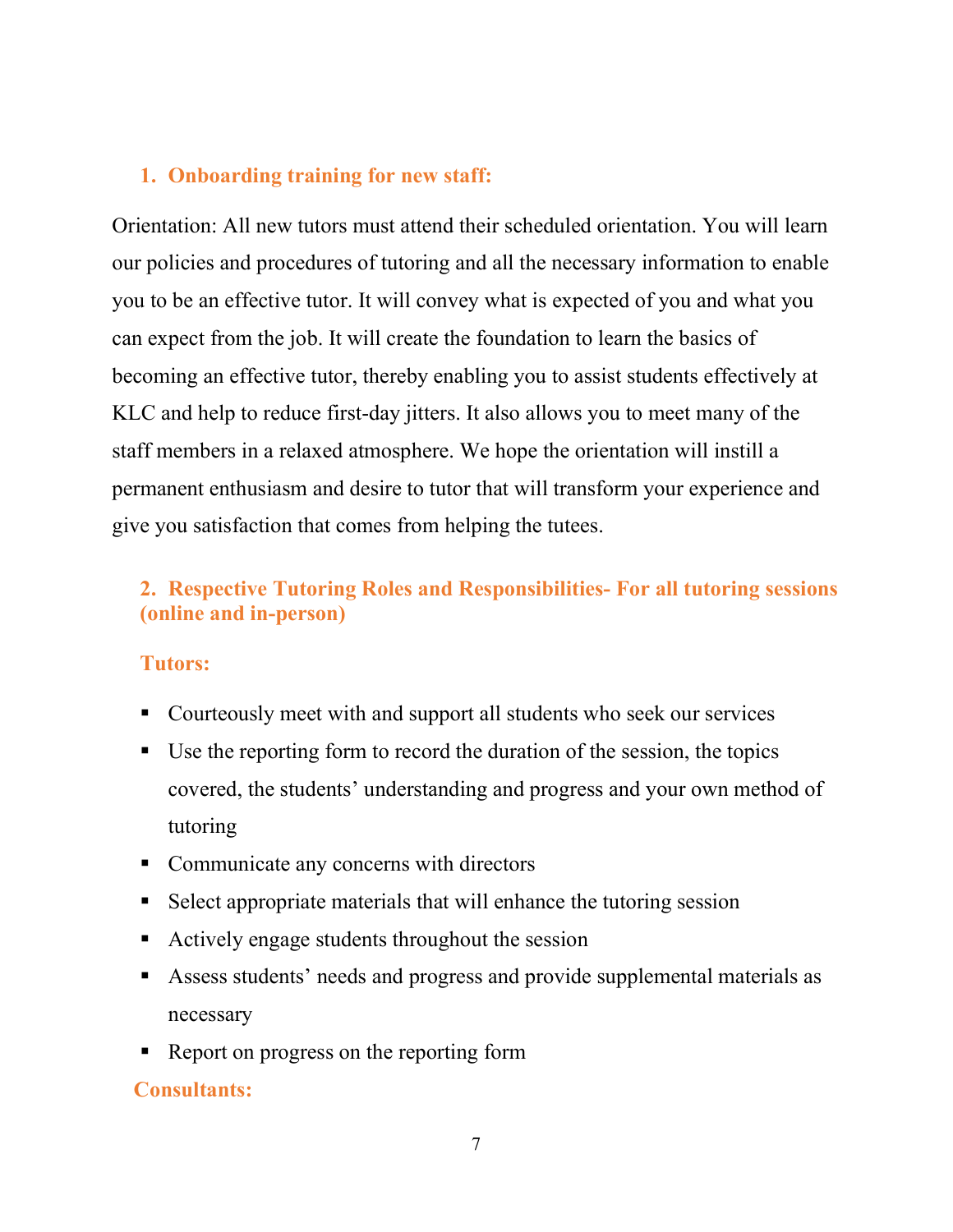- Courteously meet with and support all students who seek our services
- Use the reporting form to record the duration of the session, the topics covered, the students' understanding and progress and your own method of tutoring
- Communicate any concerns with directors and academic coordinator
- Work with student writers during any step of the writing process
- Brainstorm, draft, revision
- Work with student writers from a variety of subjects and disciplines
- Maintain a familiarity with several citation methods including MLA and APA

## Dedicated job trainings:

- Attend annual orientations and staff professional development
- Attend weekly tutor professional development session
- Attend relevant KCC, KCeL workshops on professional development and intellectual growth

## Create Supplemental Materials:

- Add course driven content to Blackboard
- Collaborate on creating new materials
- Revise and update existing materials to reflect changes.

## Job Professionalism

Tutors and Writing Consultants are expected to maintain a professional atmosphere at all times. KLC is your place of employment. Courtesy and respect are important qualities and characteristics of a professional.

Additionally, all City University employees are mandated by New York State (NYS) laws to complete annual training on workplace violence prevention.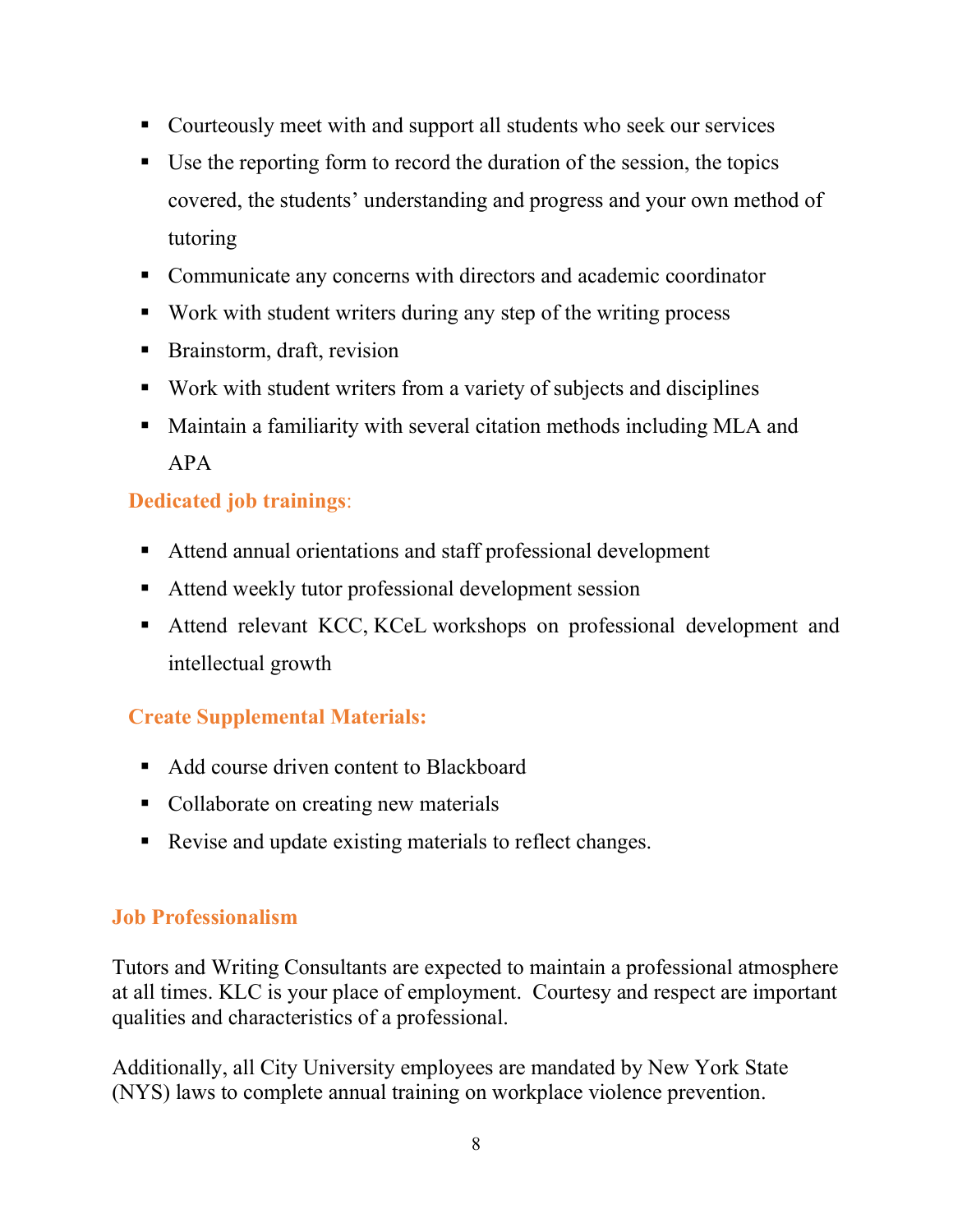## THE CITY UNIVERSITY OF NEW YORK POLICY ON EQUAL OPPORTUNITY AND NON-DISCRIMINATION

## I. Policy on Equal Opportunity and Non-Discrimination

The City University of New York ("University" or "CUNY"), located in a historically diverse municipality, is committed to a policy of equal employment and equal access in its educational programs and activities. Diversity, inclusion, and an environment free from discrimination are central to the mission of the University.

It is the policy of the University—applicable to all colleges and units— to recruit, employ, retain, promote, and provide benefits to employees (including paid and unpaid interns) and to admit and provide services for students without regard to race, color, creed, national origin, ethnicity, ancestry, religion, age, sex (including pregnancy, childbirth and related conditions), sexual orientation, gender, gender identity, marital status, partnership status, disability, genetic information, alienage, citizenship, military or veteran status, status as a victim of domestic violence/stalking/sex offenses, unemployment status, or any other legally prohibited basis in accordance with federal, state and city laws.1 It is also the University's policy to provide reasonable accommodations when appropriate to individuals with disabilities, individuals observing religious practices, employees who have pregnancy or childbirth-related medical conditions, or employees who are victims of domestic violence/stalking/sex offenses. This Policy also prohibits retaliation for reporting or opposing discrimination or cooperating with an investigation of a discrimination complaint.

## Prohibited Conduct Defined

Discrimination is treating an individual differently or less favorably because of his or her protected characteristics—such as race, color, religion, sex, gender, national origin, or any of the other bases prohibited by this Policy.

Harassment is a form of discrimination that consists of unwelcome conduct based on a protected characteristic that has the purpose or effect of unreasonably interfering with an individual's work or academic performance or creating an intimidating, hostile or abusive work or academic environment. Such conduct can be spoken, written, visual, and/or physical. This policy covers prohibited harassment based on all protected characteristics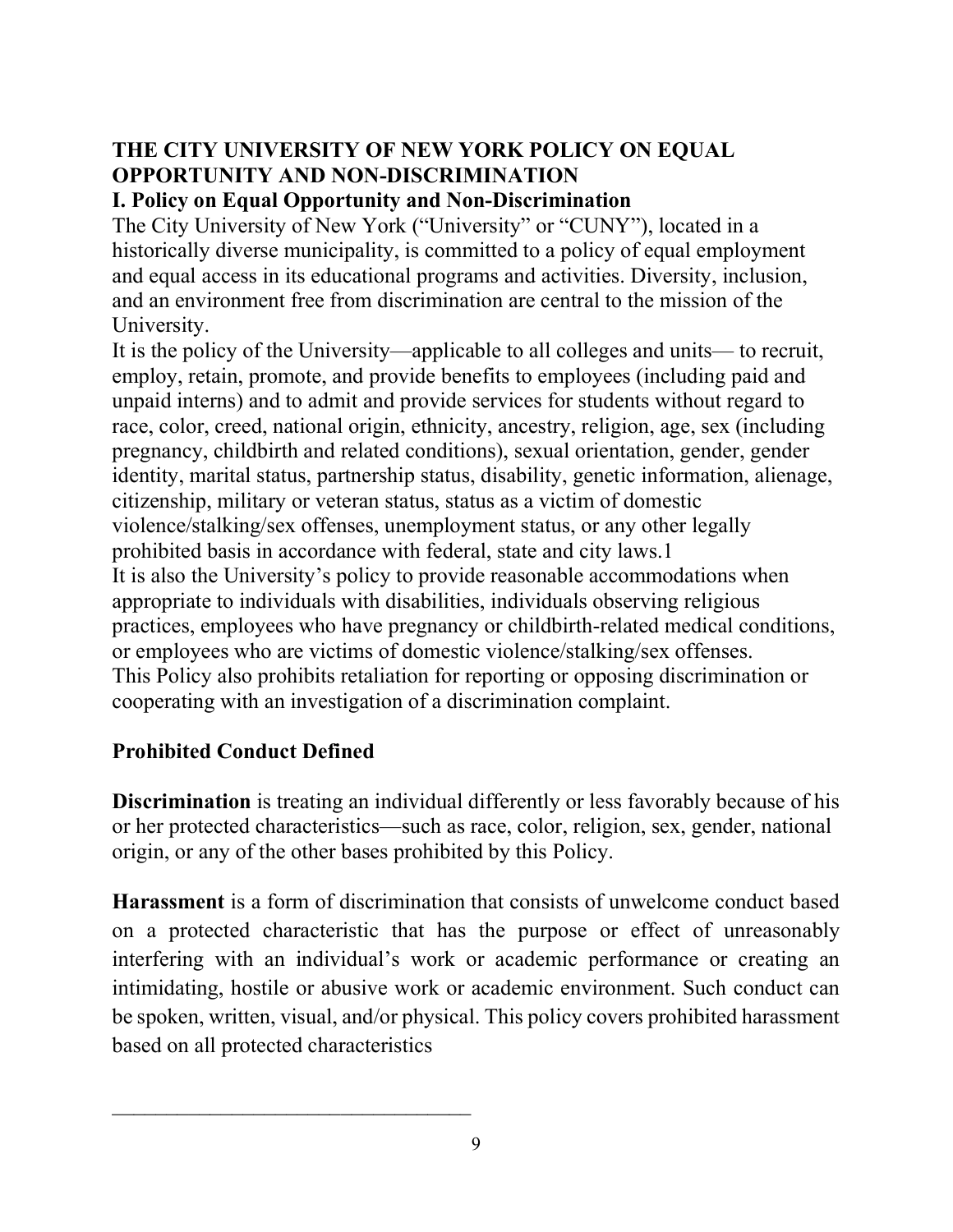1 As a public university system, CUNY adheres to federal, state and city laws and regulations regarding non-discrimination and affirmative action. Should any federal, state or city law or regulation be adopted that prohibits discrimination based on grounds or characteristics not included in this Policy, discrimination on those additional bases will also be prohibited by this Policy.

For more information on CUNY policies, see the link below,

http://www1.cuny.edu/sites/title-ix/campus-websites/cuny-policies/

## Attendance and Punctuality:

- Be on time: It is imperative to be on time to all your tutoring sessions. For our program to be effective, students must be able to rely on our tutors being available during the posted hours. You should be present a few minutes before your session begins so that you can begin on time.
- Each employee is expected to adhere to his/her schedule. Take your lunch during the time in which it is assigned. Speak to the Director if you need to make changes.
- Each employee must record the actual hours worked on his or her time sheet. Do not submit the timesheet with crossed out errors: re-do it.
- If you are going to be late, call the main line. When you arrive, record the time you arrive, not the time you are scheduled to begin. Excessive lateness may result in a warning.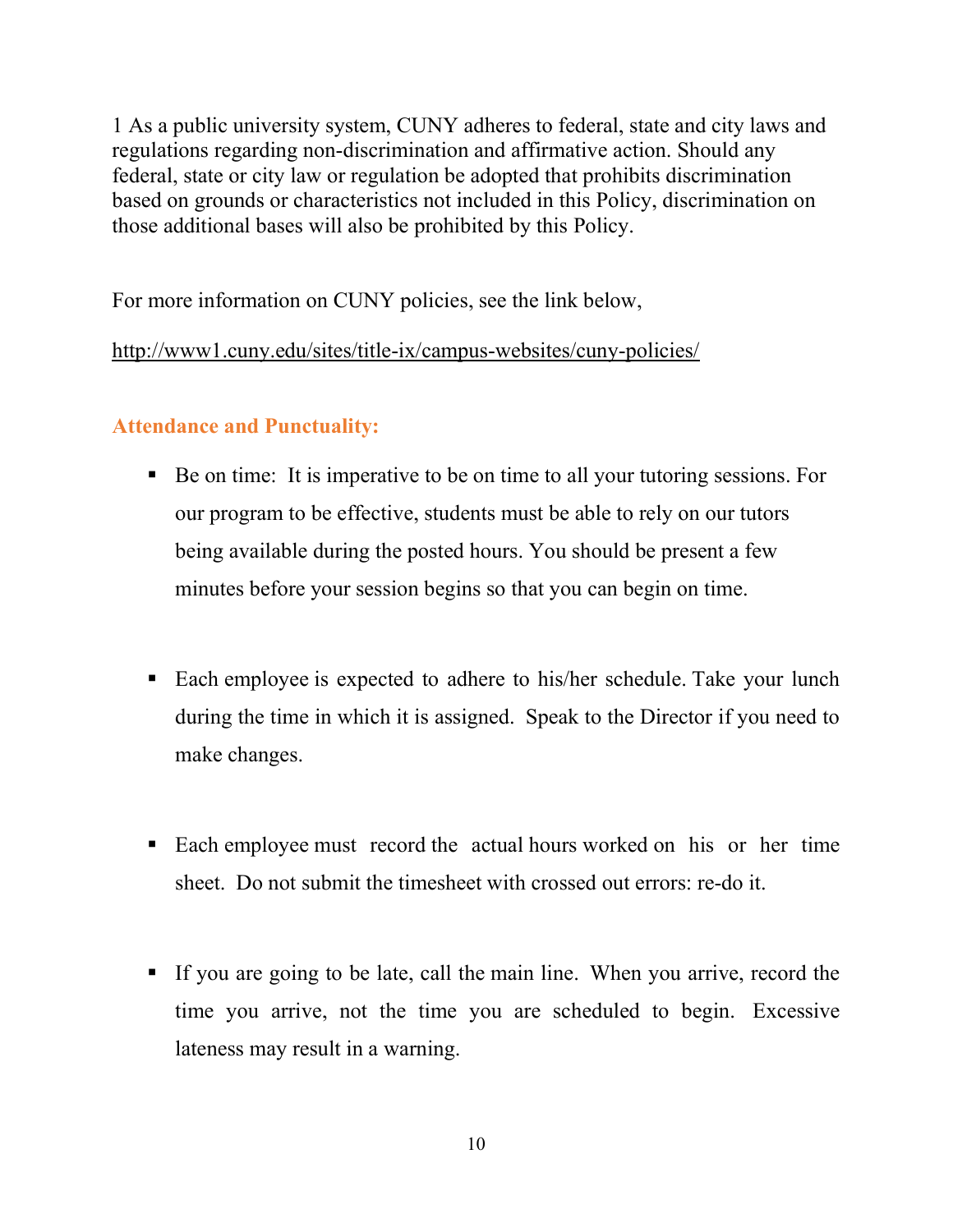- If you are going to be absent a minimum of twenty-four  $(24)$  hour notice is required for any known absence. In an emergency situation, please call the main line or send an email to KCC.KLC@kBCC.CUNY.edu as soon as possible. A record of excessive absences will be placed into your files.
- Each tutor must notify the tutee (appointment-based) and the main desk immediately when cancellation of a tutoring session is necessary.

#### Weekly timesheet Submission Process

Effective every Monday for the Fall 2020 semester, you are required to fill out an electronic timesheet for the prior week worked. You should submit and email yout timesheet to your appropriate associate director and copy coordinator Miriam Korfine at, Miriam.Korfine@kbcc.cuny.edu

All Writing Consultants and Liberal Arts / Non-STEM tutors must email weekly timesheets to Maudelyne Maxineau at, Maudelyne.Maxineau@kbcc.cuny.edu

All STEM tutors must email their weekly timesheets to Janet Unegbu at Janet.Unegbu@kbcc.cuny.edu

Please, be sure that your timesheet is accurate by inputting the correct dates, hours, and totals. If it's a late timesheet, please indicate so in the body of the email.

#### Confidentiality/ FERPA Regulations

It is important that the student knows that he or she can confide in the staff member.

If a student confides in you, do not reveal any information without the student's consent.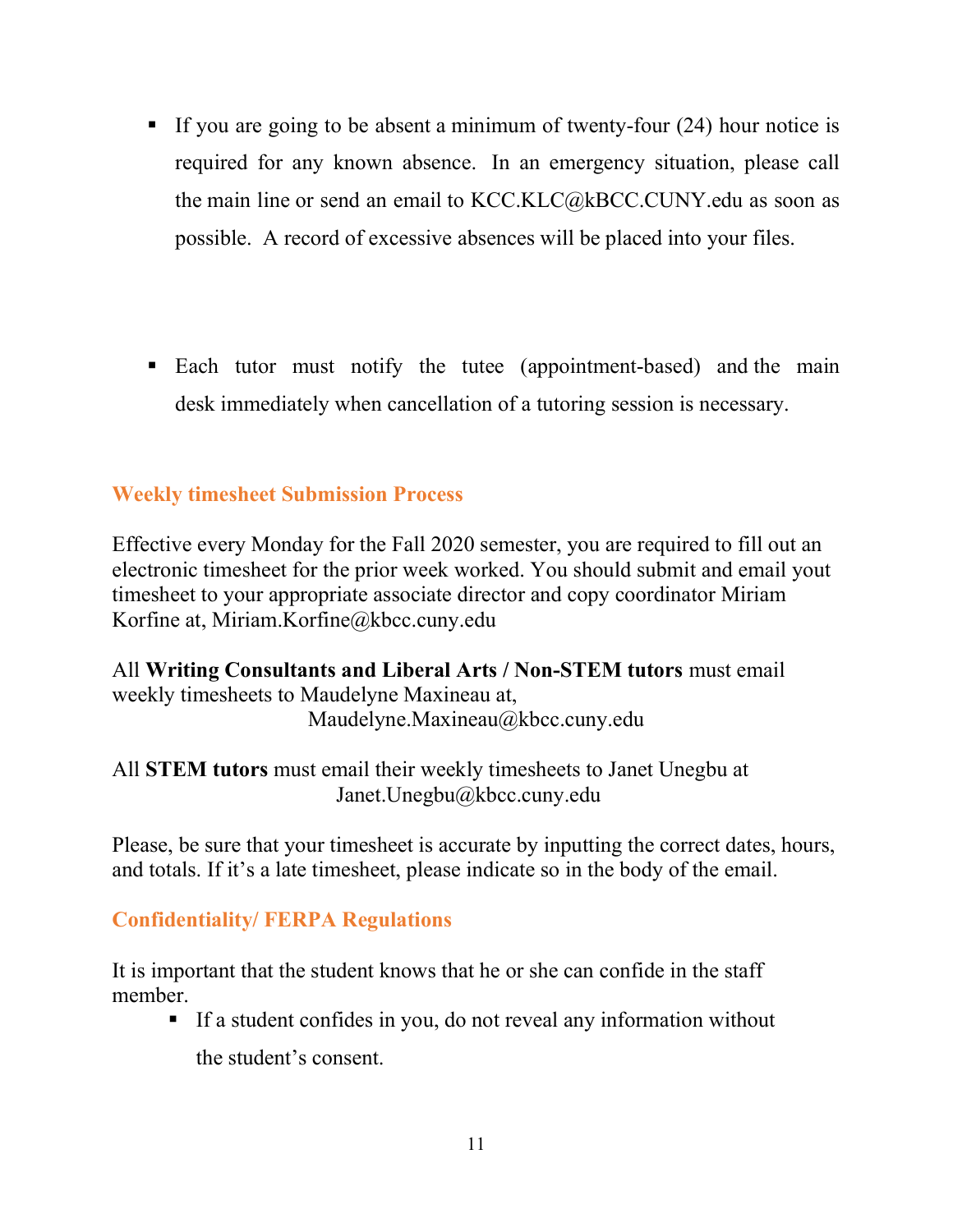- Do not disclose or use students' personal information without written permission.
- Do not reveal information to parents or partners without the student's written permission.
- Do not disclose any private information a student has shared with you to anyone.
- Do not reveal tutoring information to instructors or professors without the student's permission.
- Do not access an individual's personal, academic or computer records without written authorization from Directors, Assoc. Directors and/ or HR.

## THE CITY UNIVERSITY OF NEW YORK NOTIFICATION OF STUDENT RIGHTS CONCERNING EDUCATION RECORDS AND DIRECTORY INFORMATION

The Family Educational Rights and Privacy Act (FERPA) gives students certain rights with respect to their education records. The FERPA rights of students are:

## (1) The right to inspect and review your education records.

One exception which permits disclosure without consent is disclosure to school officials with legitimate educational interests. A school official is a person employed by the University in an administrative, supervisory, academic or research, or support staff position (including law enforcement unit personnel and health staff); a person or company with whom the college or University has contracted as its agent to provide a service instead of using University employees or officials; a person serving on the Board of Trustees; a student serving on an official committee, such as a disciplinary committee; or an individual assisting another school official in performing his or her tasks. A school official also includes a contractor, consultant, volunteer or other party to whom a college or the University has outsourced services or functions that would be otherwise 2 performed by employees, as well as the State Comptroller and his or her agents and representatives for the purpose of conducting audits. A school official has a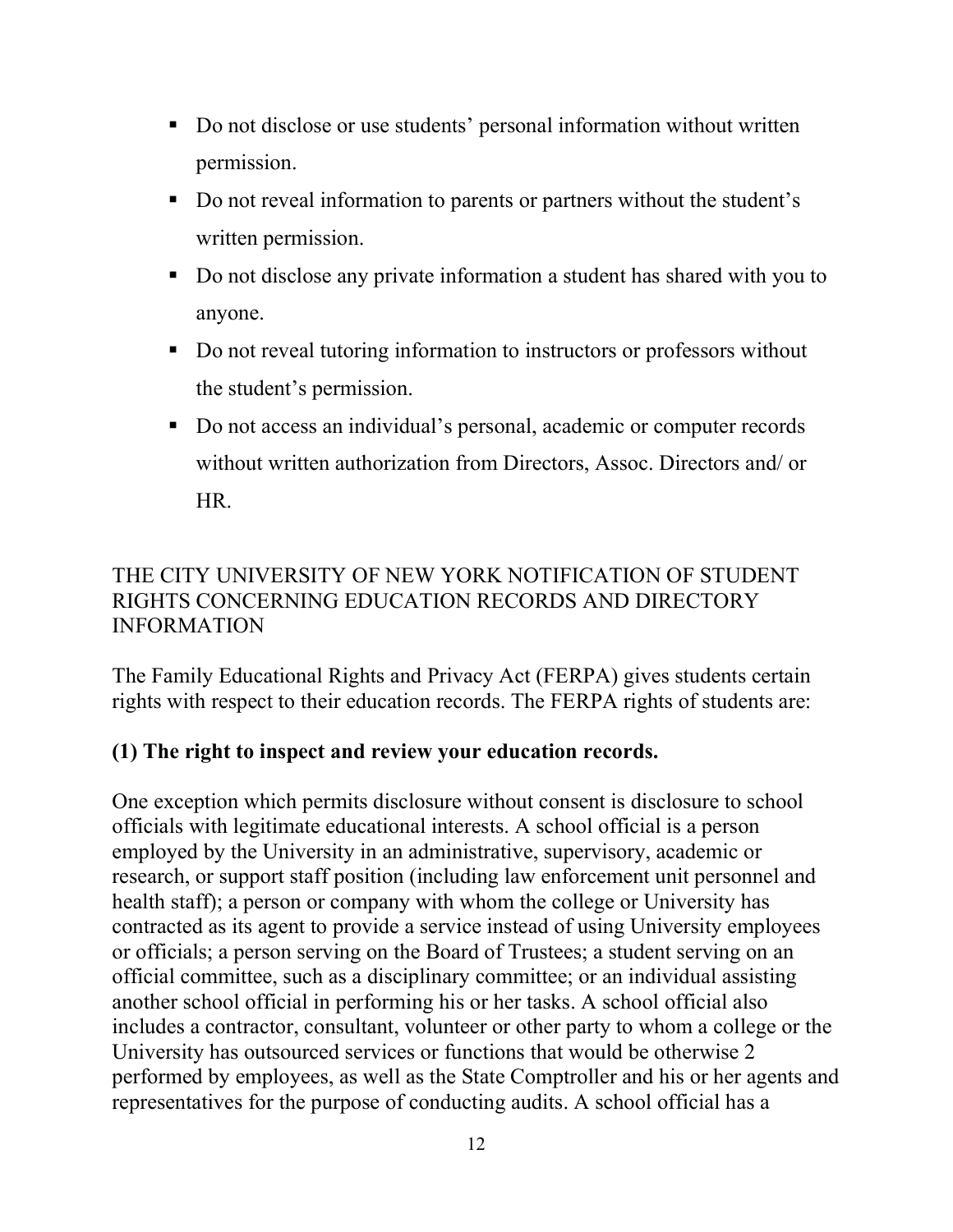legitimate educational interest if access is reasonably necessary in order to fulfill his or her professional responsibilities for the college.

#### Dress Code

Please keep in mind your role with students as a tutor or consultant. How you represent yourself during sessions can add a lot of value without much effort. Each employee is expected to dress professionally, whether face-to-face or online. We want each encounter's focus to be on the learning experience, not on one's attire. As always, personal hygiene and grooming are also essential when working in a professional environment.

## Defined Prohibited Conduct

The Center prohibits all forms of sexual and gender-based harassment, including sexual violence and intimate partner violence. Each employee is required to complete ESPARCS and other necessary CUNY or campus trainings.

#### Assessment and Evaluation

#### Assessment and Evaluation

At least once per year and possible up to three times per year, each tutor/consultant will be observed and evaluated on specific criteria established by the Center. The purpose is to provide feedback to the tutors/consultants and to enhance their professional development. Continuous evaluations and assessments also aid in improvement of the services provided by KLC.

Tutors/consultants will receive advance information regarding the scheduling of their evaluation. Each tutor will be evaluated at the end of each semester based on observation of tutoring sessions and overall performance. Evaluation will be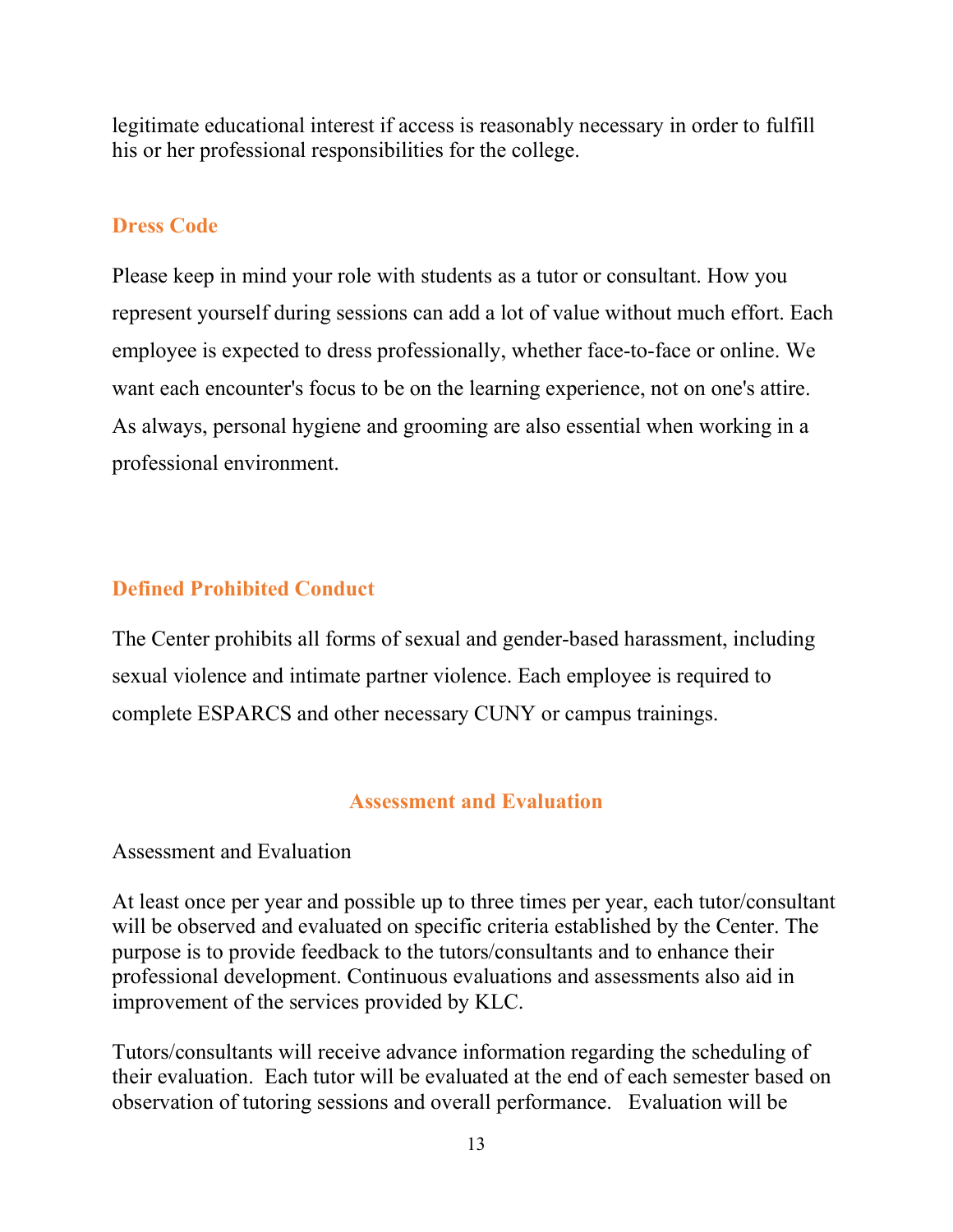conducted by their immediate supervisor/Associate Director. Consultants will be evaluated by the Academic Coordinator.

After each observation session a meeting will be scheduled to discuss the evaluation and ratings. Each attendee will sign the evaluation. It is then submitted to the Director for signature.

Evaluations are based on:

- Attendance and punctuality
- Greeting and introduction
- Professionalism
- **Mastery of subject content (Knowledge of material)**
- Communication skills
- Rapport with tutees
- **Encouraging student Interaction**
- **Tutoring methods and techniques**
- Pedagogy
- Outcomes of the session relate to the goals
- **Strengths and weaknesses**
- Wrapping up
- Overall effectiveness/performance

 After having reviewed all evaluations, the Director, Associate Directors and Academic Coordinator will meet, discuss and make necessary recommendations

#### Center Student Procedures

#### Inside KBCC:

Semester-long, one-time, and all tutoring inquiries will be facilitated through KCC's homebuilt system Inside KCC. https://inside.kingsborough.edu/ . The system will send appointment email confirmations to the KLC email as well as individual tutors. In the foreseeable future, we will be using more features of this application. In the meantime, make sure that you are acquainted with its essential elements. Please see general log-in instructions below: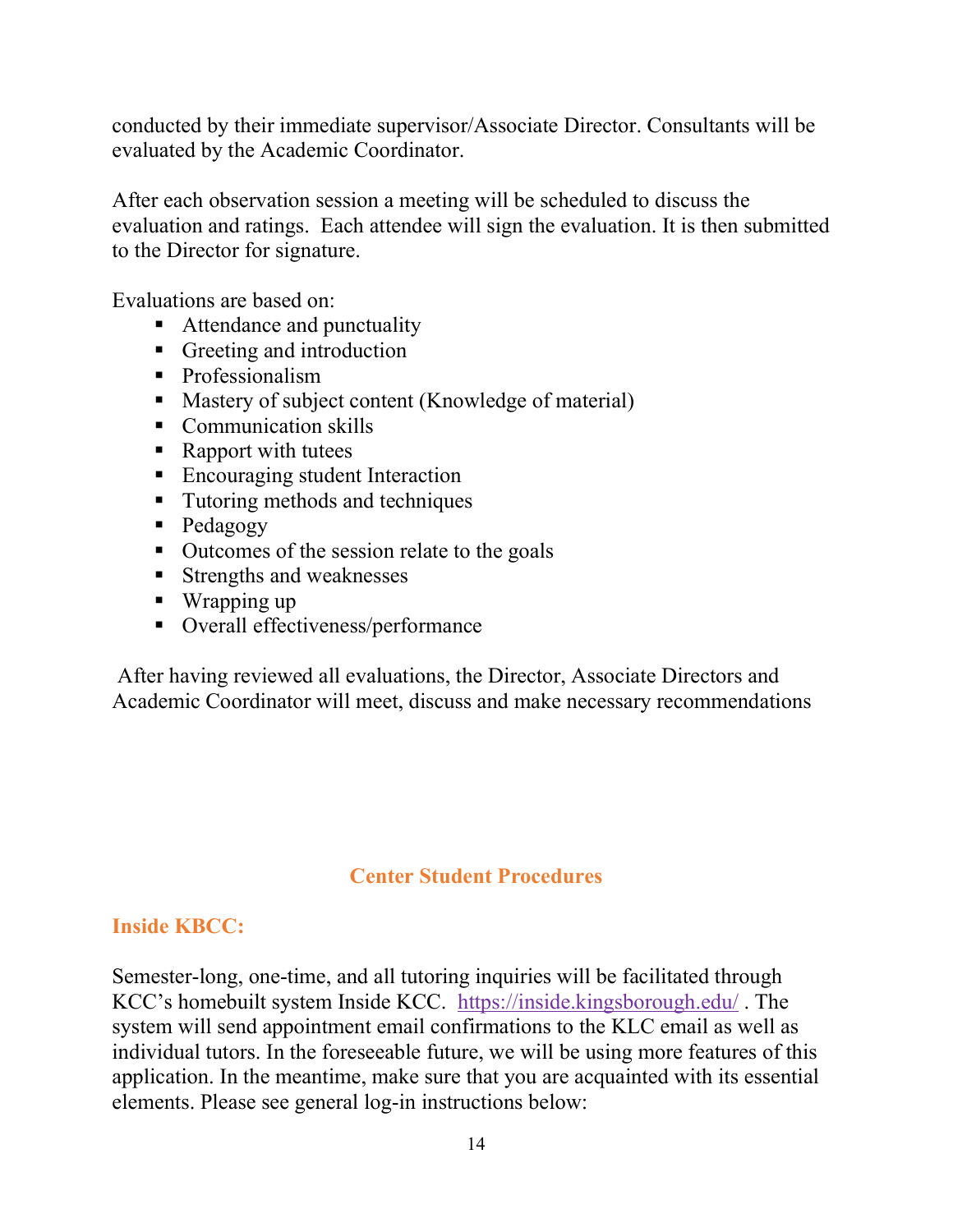Inside KBCC Tutor instructions:

- 1. Website: Inside KCC
- 2. Log-in with the credentials that were provided to you by your supervisor
- 3. Click on "Tutor Admin"
- 4. You should now see your weekly schedule
- 5. Courses that are flashing green, are courses with students registered for a tutoring session
- 6. Click on the "I" button to view the student's info (name, email, phone number, time of session and tutoring course)

Please note that you are responsible for tracking student attendance for each session via the online forms provided. Keep in mind that the system is available 24/7, and you should be checking your schedule throughout the day for new appointments.

You are responsible to track all student sessions through your inside.kbcc account. You are required to submit session notes, as well as keep track of student attendance.

#### In-person student processes

Upon returning to campus, students will be permitted to make all types of appointments, walk-in tutoring and small-group sessions.

#### Writing Center Specifics

#### Writing Across the Curriculum, WAC

Every fall semester, Kingsborough welcomes doctoral candidates from CUNY Graduate Center as part of CUNY's Writing Across the Curriculum Program, WAC. The primary task of these postgraduate students commonly referred to Fellows, is to become WAC certified. To help with the certification process, Fellows are required to participate in a weekly two-hour WAC Fellow meeting that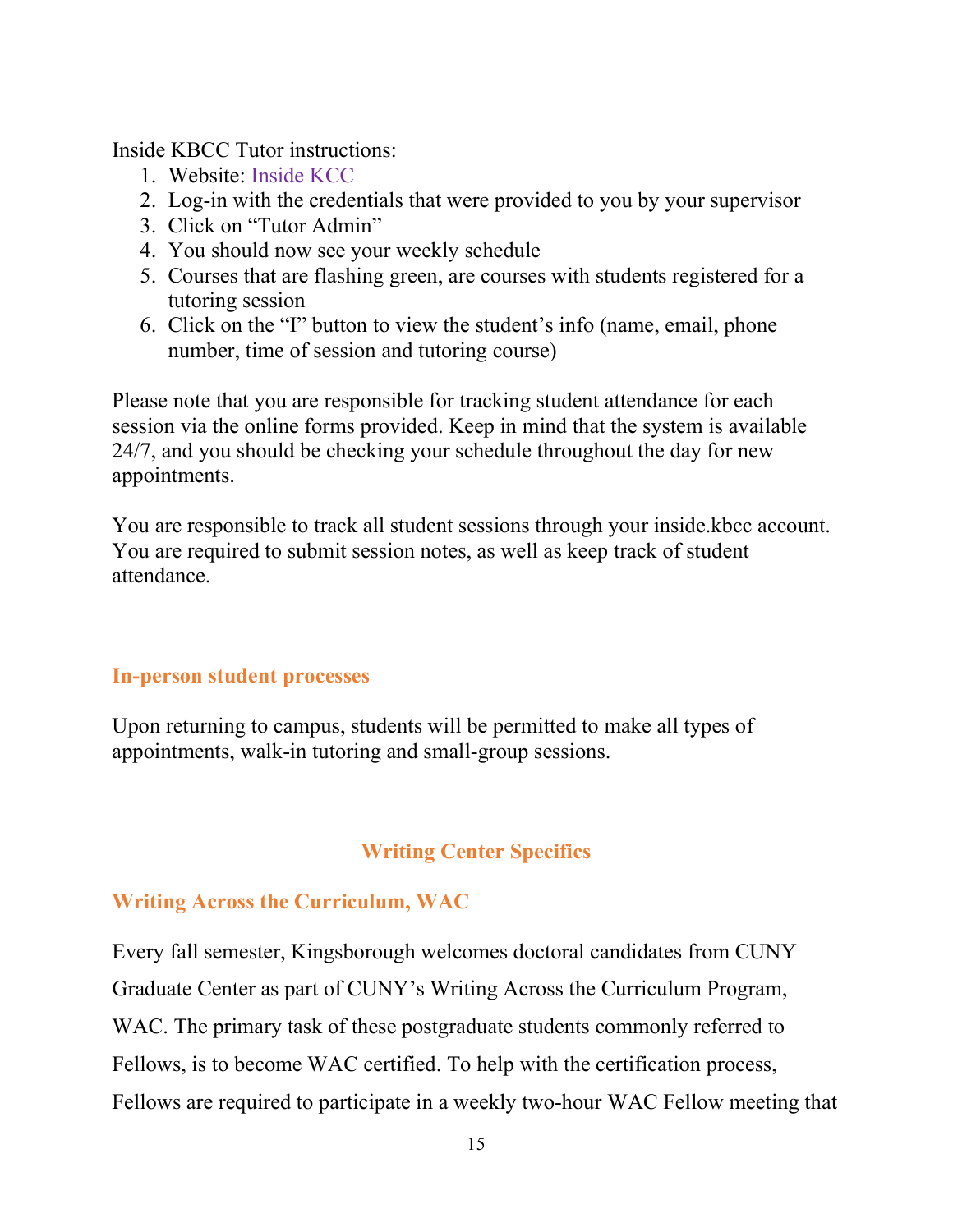provides training in WAC principles. At the meetings, Fellows get to address issues of significance in the teaching of their chosen discipline using extensive reading and writing work. WAC Fellows will work in close collaboration with a previously certified WAC faculty to see how he/she incorporates writing in his or her class curriculum. Fellows will also have the opportunity to work closely with faculty who teach in Kingsborough's nationally ranked learning community programs.

In addition to working closely with faculty mentors, Fellows work with students ranging from the lowest-level developmental writing-intensive courses to Honors students. Fellows meet with students online or at L-219, and the center provides lodging and maintains schedules for all Fellows.

### THE LUCILLE NIEPORENT MEMORIAL AWARD

Established for students who benefited from tutoring at Kingsborough's Writing Center, either as part of the ESL/ENG 90's sequence, or individually through self (or teacher) referred tutoring.

#### Eligibility requirements:

\*Grown considerably as a reader and writer; persisted through many tasks of literacy

\*A GPA of 3.2 or higher with "special success" (B or better in English, recipient will be selected by writing center staff.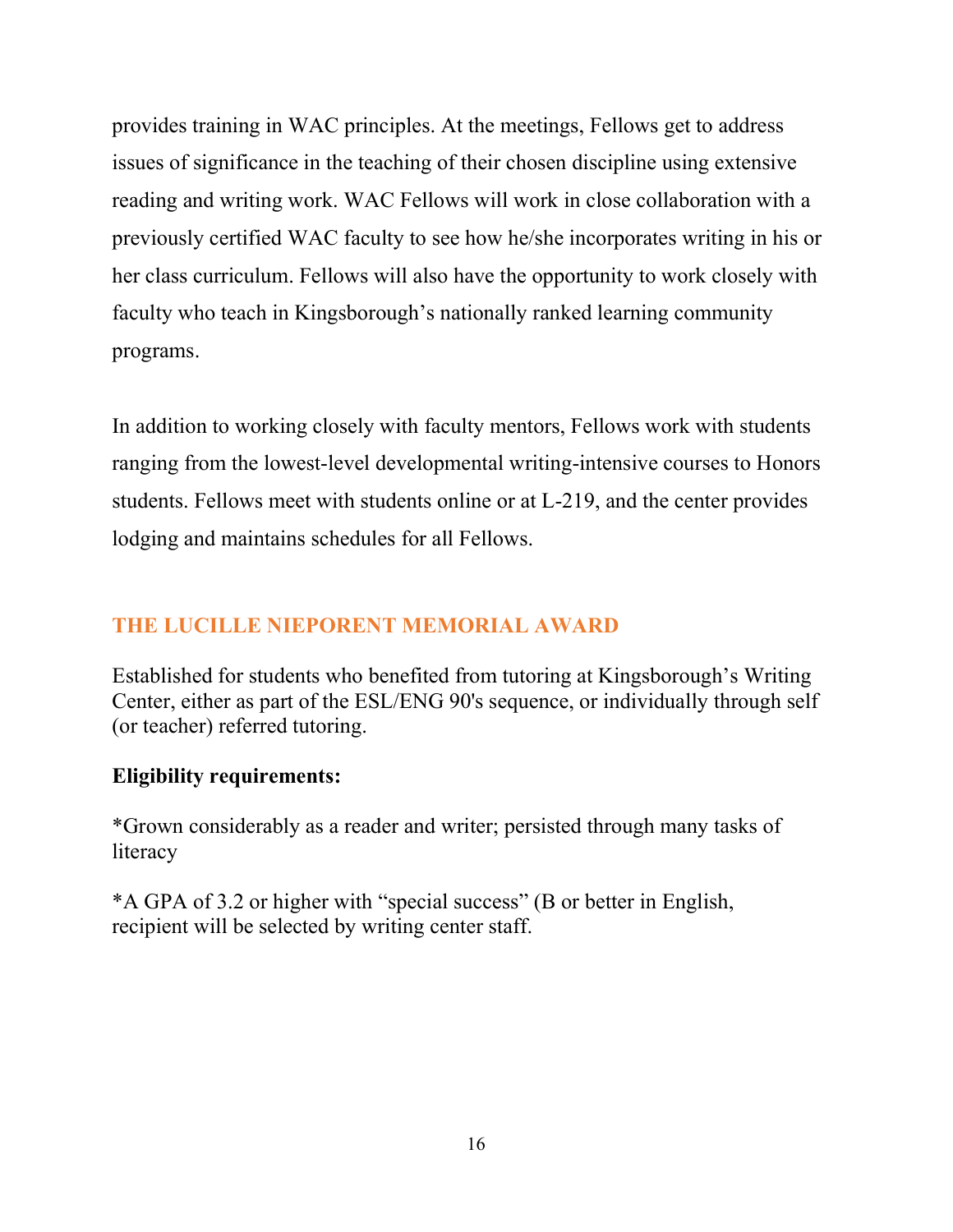### The Tutoring Process

## Best Practices for Beginning and Ending a Tutoring Session

### Preparation

- Make sure your device is in good working condition and that software's are updated.
- CUNY provides all faculty and staff access to Microsoft Office 365; be sure to download
- Watch 90 seconds KCeL videos to learn more about Blackboard and accessing Office 365 KCeL How to add MS 365
- Be aware of the subject or course you will be tutoring each session.
- Familiarize yourself with the course/ subject that you will be tutoring each hour.
- Have your tutoring materials ready: stylus, pens, pencils, textbooks, reference materials (tables), calculators, etc.

## **Punctuality**

- Log in a few minutes early.
- Being punctual promotes an atmosphere of professionalism and respect for the students and their time.
- Although tutoring online requires just a click to start a tutoring session, nothing should be taken for granted.
- In as much as you do not want to wait for the student(s), you do not want the student(s) to wait for you.
- E Being punctual affords you the opportunity to emotionally and physically prepare yourself. When one is late, one may be in a hurry and then becomes harried or frazzled.
- Being on time allows you to be calm, cool and collected.
- Additionally, being stressed often transfers to students who are already anxious if they are struggling.
- Being punctual affords you the opportunity to better manage your time.
- We know that emergencies may occur. In that case, contact the student. Send an email.
- If you have consecutive tutoring sessions be aware of the time each session ends and wrap up in a timely manner.

#### Camera/ Background

- Make your background less distracting.
- Treat the session as if it is face to face. It's best to turn on the camera.
- Be sure to close all non-work-related windows as you may be screen sharing with students.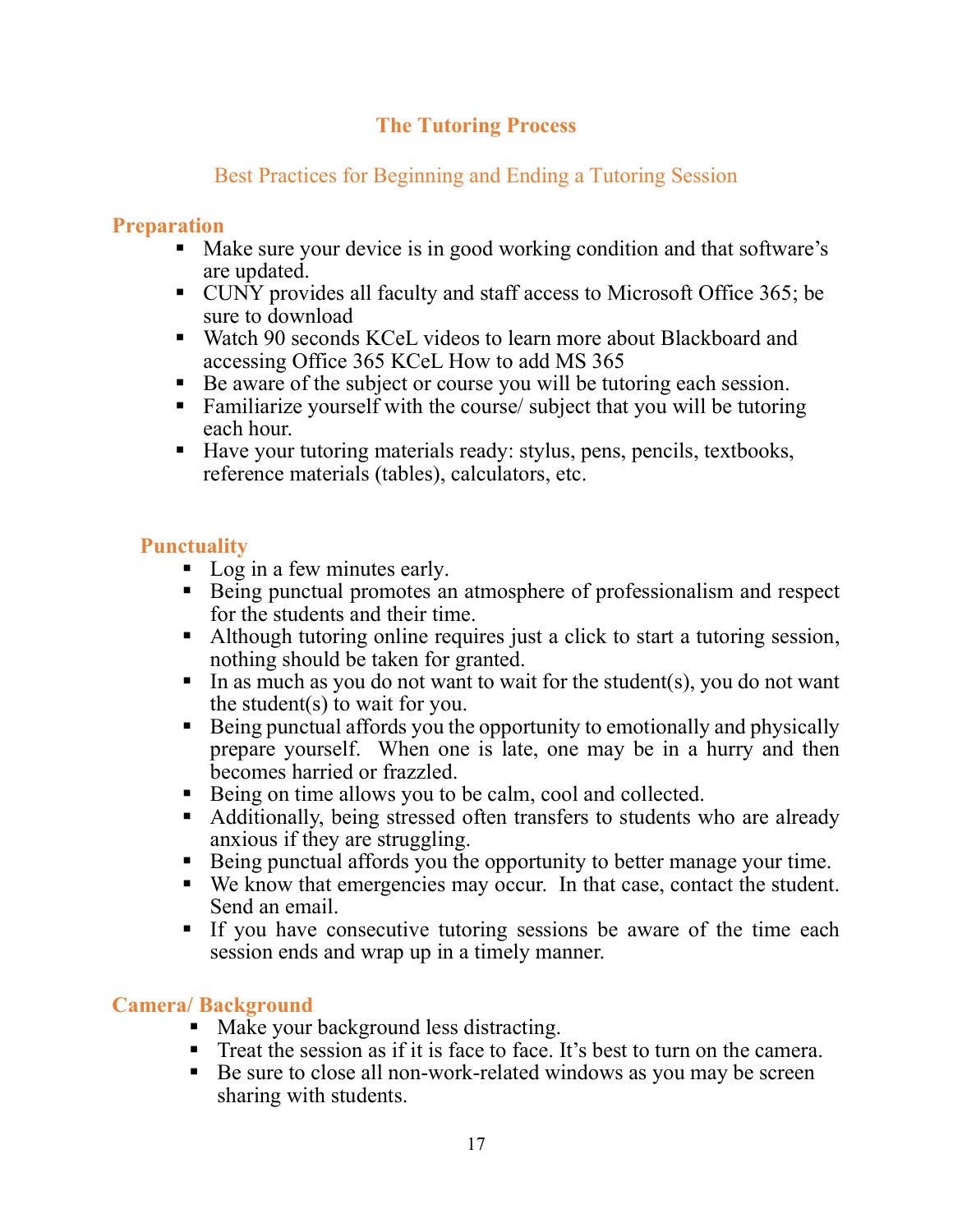- Try to eliminate any possible distraction: family, TV or pets.
- Wear work appropriate clothes.
- Look refreshed and comfortable.

#### Introduction/ Greeting

- Although you may have introduced yourself to the student when you sent the WEBEX or Zoom link, it is important to re-introduce yourself.
- At the very first session it is important to introduce yourself and extend a friendly greeting.
- You may say, "Hi. I am Barbara. I'll be your math tutor for the next 30 minutes. You must be Claude? (This usually occurs when it's tutoring by appointment)
- Allow the tutee time to respond.
- You may say, "How are you doing today?" This creates a relaxed atmosphere.
- You may say, "What brought you here today?"
- After the tutee responds, you may discuss the online procedures before tutoring commences.
- Inform the student there may be more students in the session.

#### Conducting a tutoring session

- Assess the needs of the student.
- Ask more open-ended questions, which are questions that prompt conversations that can't be answered with one word. For example: Tell me about this author's point; How do you think others would respond to this argument?; What do you think about this problem?
- Let the student do the talking. It is important to let the student explain his/her area of concern, as well as to test out new ideas verbally in a supportive environment.
- It may be necessary to ask the student what was covered in class.
- Guide the student through the solution process, rather than lecturing or supplying answers.
- Let the student explain in his/her own words the next steps for solving the problem.
- Review the process. Confirm that the student understands the solution.
- To determine understanding and build confidence, ask the students to do similar problems.
- Don't dismiss students and never shush them. Allow the student to express him/herself.
- Don't feel pressured to speak continuously. It is okay to have a quiet moment or two—especially to give students time to formulate answers to your questions.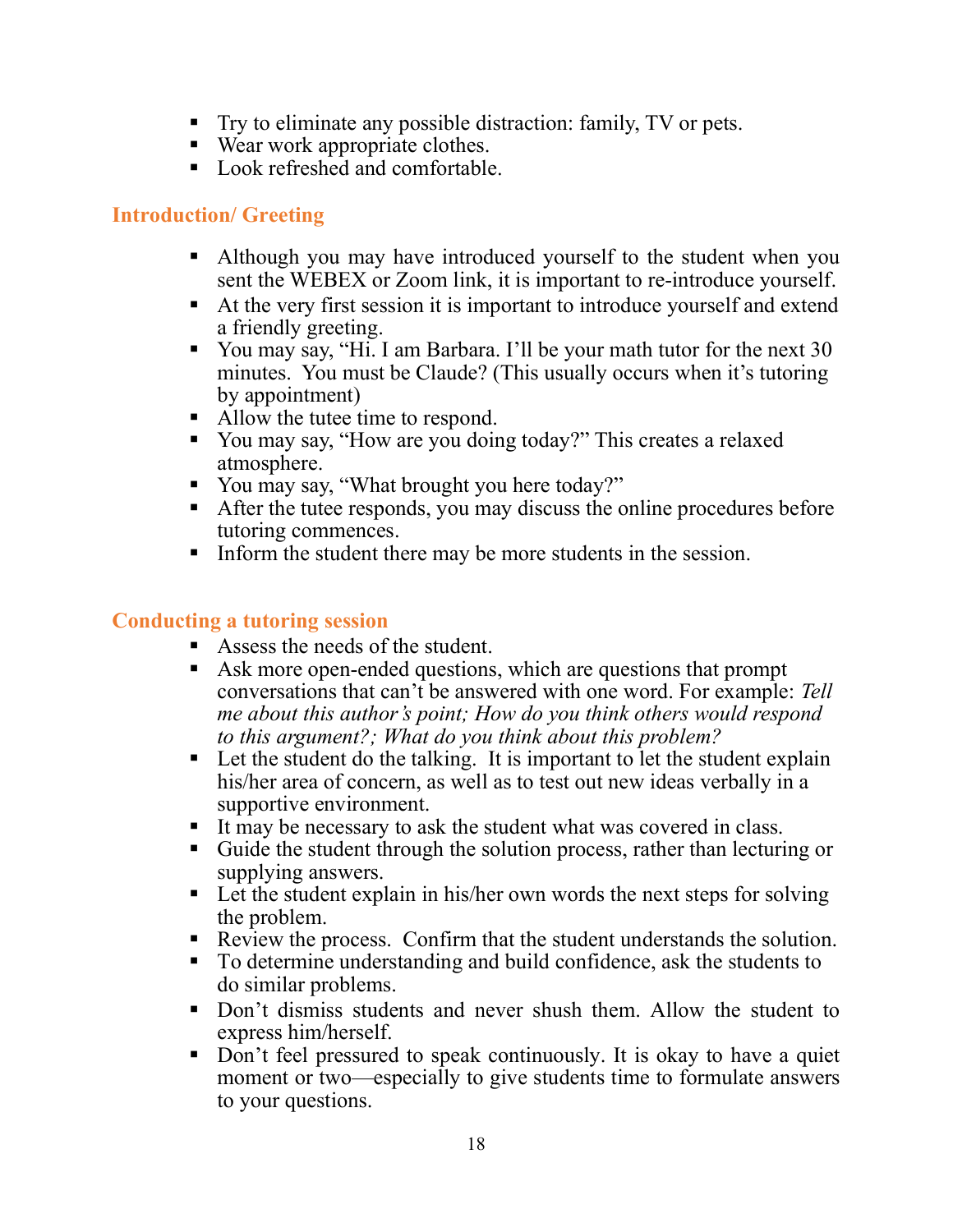- If the student is overwhelmed, try to allay his/her fears.
- Be aware that some students may be anxious or have difficulty expressing him/herself. Calmly reassure the student that you will work at a gradual pace.
- Make positive statements. Ask positive questions...
- Do not say, "You don't know how to do that?" Say, "Tell me what you know." or "Have you done this? "
- A student may have an assignment and say, "I don't know how to do anything." Don't discourage the student. Just say, "Let's take it onestep-at-a time." This is a more beneficial approach.

#### Ending a Tutoring Session

- **Summarize what was covered**
- Review what the student will work on independently of the tutor and how they will apply lessons from the session.
- Plan for a follow up session (By appointment) or let the student know that he/she can return as often as necessary. Provide the slip with the tutoring hours for that course (if necessary).
- Complete and sign any required form(s). Don't forget to email to the respective person.
- End the session on a positive note. "You did well today," You were able to accomplish something today. You will get more proficient after enough practice.

#### 4 tips to ensure that your tutee is prepared for e-tutoring/tutoring

- 1. Send student a detailed email with appropriate Zoom links but also confirming tutoring:
	- a. Session date/time and course
	- b. Subject or area of concern if stated
- 2. In the email, encourage student to reply to your email with drafts, papers, or questions ahead of the session time if possible
- 3. During the session, students should have all relevant course materials nearby or opened in a browser, materials such as handouts, textbook/e-textbook, course readings or articles
- 4. Encourage students to do a technology check by ensuring device works smoothly and if at all possible, to use a laptop in lieu of smartphone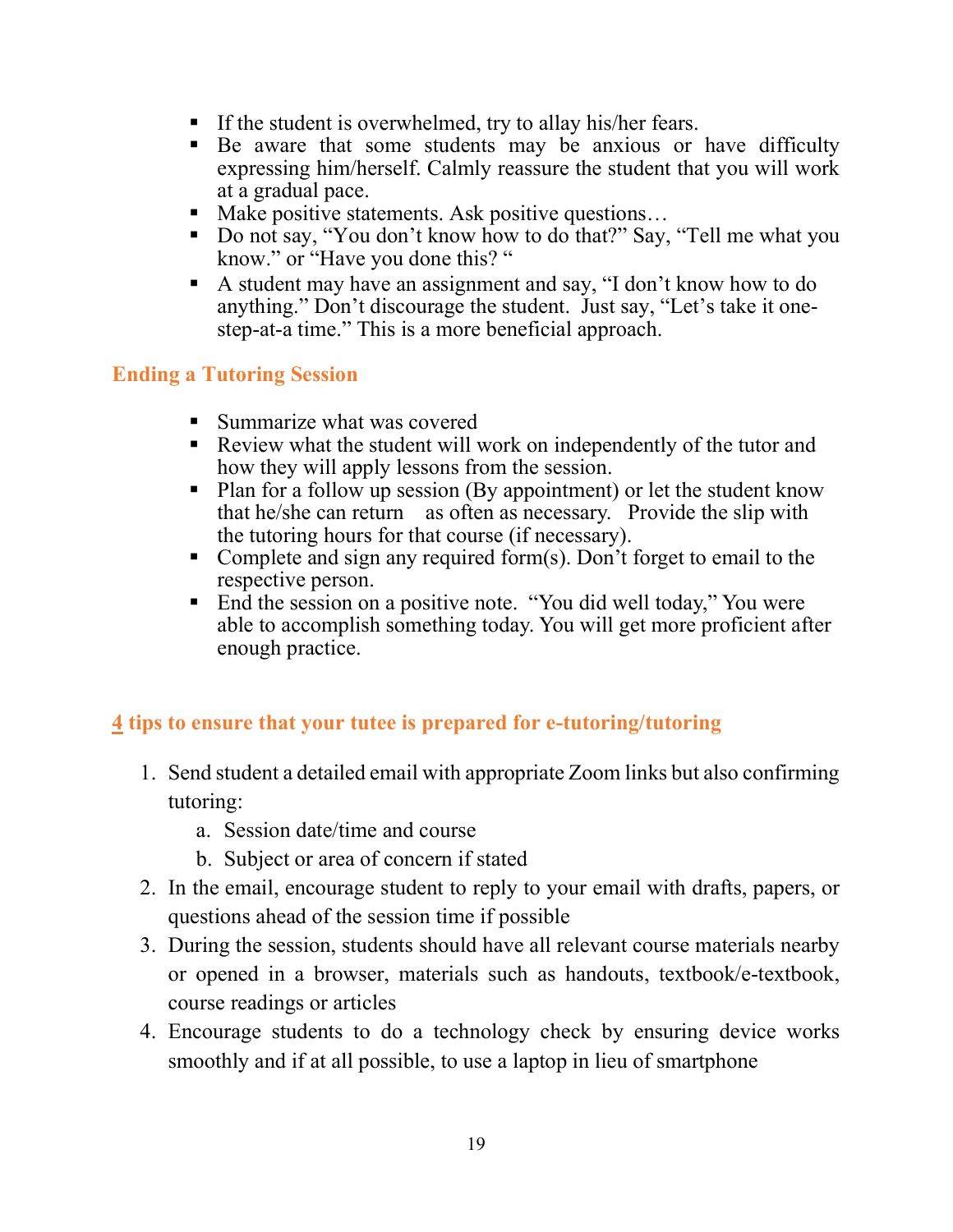## Active Listening:

Genuine listening is getting harder each year as we acclimate more to technology. It might be even harder to practice active listening online. When done correctly active listening builds relationships, ensure understanding and improve accuracy which are all good attributes needed in a tutoring session. Here are five tips to help you develop effective listening skills especially in e-tutoring setting.

- Give good eye contact by facing the students and looking at the camera.
- Be attentive by exhibiting presence while giving and paying attention.
- Listen for understanding by not trying to guess the direction of the conversation or thinking of immediate answers. However, during pauses and small breaks do ask questions for clarification.
- Provide feedback, when it's your turn to speak show that you understand by confirming and reflecting on the student's concerns, ideas or questions.
- Pay attention to non-verbal cues and try to detect enthusiasm, irritation, boredom or if the student's voice changes.

#### What to expect during a tutoring session?

During tutoring sessions, tutors should expect the student's needs to drive the session, and to be available as a knowledgeable resource to help guide the student through the learning process. While tutors can expect to build long-lasting mentoring relationships with a wide array of students, they should also be willing to work with a variety of needs and learning styles in one-time sessions.

#### Individual VS. Small-group tutoring:

Tutors may be asked to fill a variety of roles at KLC, from one-on-one tutoring to small group tutoring. In a five-hour shift you may work with students individually or in small-groups. The chart below shows some fundamental differences between individual and small-group tutoring.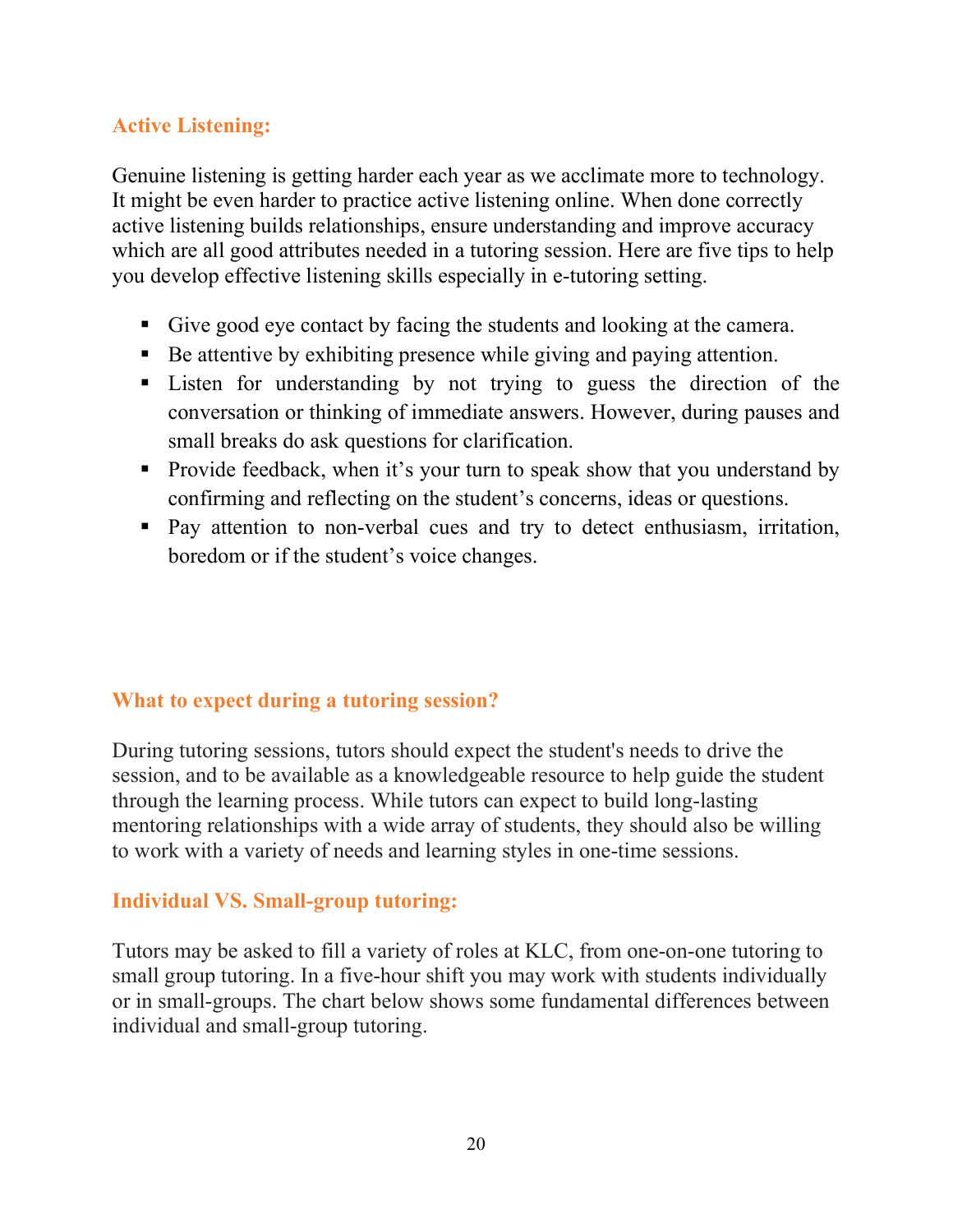| <b>Individual Tutoring</b>                                                                                                             | <b>Small-group Tutoring</b>                                                                                                                                           |
|----------------------------------------------------------------------------------------------------------------------------------------|-----------------------------------------------------------------------------------------------------------------------------------------------------------------------|
| Customized individual tutoring approach                                                                                                | A more structured approach to tutoring, often<br>with planned lesson or tasks                                                                                         |
| Flexibility of spending extra time reviewing,<br>revising and working with student                                                     | Effective usage of time to meet group<br>member needs                                                                                                                 |
| Opportunity to build rapport with student and<br>help them: identify strength, weaknesses,<br>learning gaps, voice and learning styles | Opportunity to actively listen to peers and<br>tutor, communicate comfortably, and check<br>understanding by explaining the problem,<br>principle or concept to peers |
| Allows tutor to better track student learning<br>strides and progress                                                                  | Encourages a collaborative learning<br>environment                                                                                                                    |

## Tutoring Do's and Don'ts

#### What KLC tutors and consultants will do:

- Be prompt.
- Be prepared to work.
- Be professional
- Make direct eye contact with the student.
- Demonstrate interest and energy through positive gestures, "body position," & head nods"
- Be honest. We do not give wrong solutions or answers. Never be afraid to tell a student that you don't know the answer. However, never leave the student stranded. Offer to find the answer or refer him or her to another tutor or the instructor.
- Listen to what the students say. Don't interrupt them. Let the students share their ideas; students should be talking about  $75 - 80\%$  of the time.
- Be professional. Ask open-ended questions.
- Be flexible and adaptable.
- Approach each session genuinely and with authenticity.
- Be patient.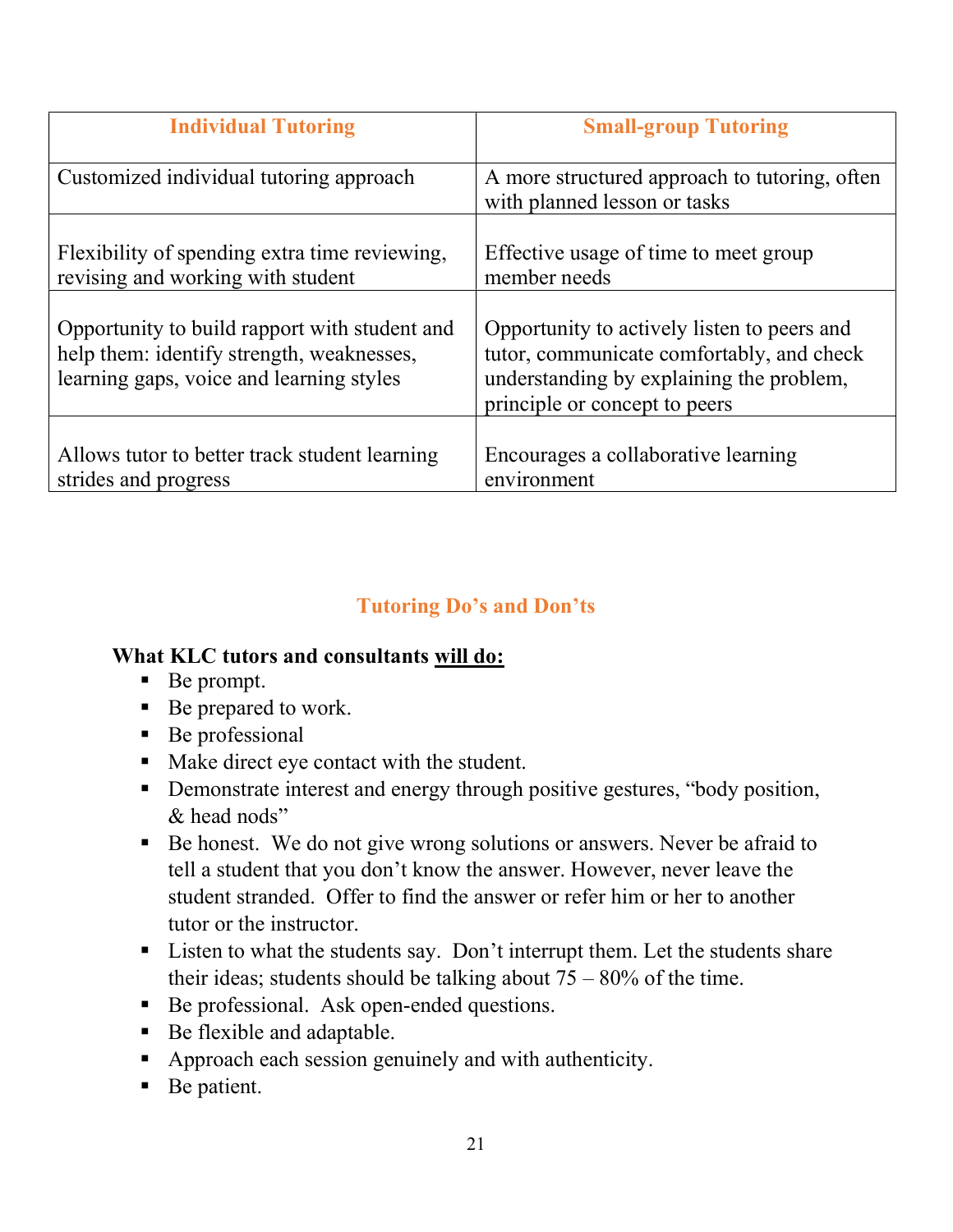- Display concern.
- Recommend or provide other available resources.
- Ask questions to make sure the students understand what you have explained.
- Rephrase what the student says to ensure your understanding.
- Use positive reinforcement and provide specific feedback on what the student is doing well.
- Encourage students to become independent learners by having them actively participate.
- Use and suggest various strategies and techniques that may be helpful to the tutees. (Use index cards, students may use highlighters.)
- Demonstrate the ability to provide individualized instructional support.

## What KLC tutors and consultants should not do:

- Don't finish a student's sentence.
- Don't do the homework for the students. Create similar problems for them to do.
- Don't do their take home quizzes, tests and projects. Help to review their notes or textbook.
- Don't interrupt even if a student is explaining something and it is incorrect.
- Don't write in the students' notebook. Use the provided note paper. (face to face)
- Don't ignore students who need help. Acknowledge that you have seen them. Let them know you will be coming to them next.
- Don't make negative comments about any instructor or second guess any instructor's grade. Tell them to speak to their instructor.
- Don't text or answer the phone during a tutoring session.
- Don't make empty promises.
- Don't be condescending.
- Don't be afraid to ask for help. Sometimes we think we are explaining everything perfectly, yet the student is not grasping the concept. Have the confidence to ask another tutor to help.
- Don't get frustrated or angry at struggling students.
- Don't show lack of interest.
- Don't use negative adjectives to describe tutees.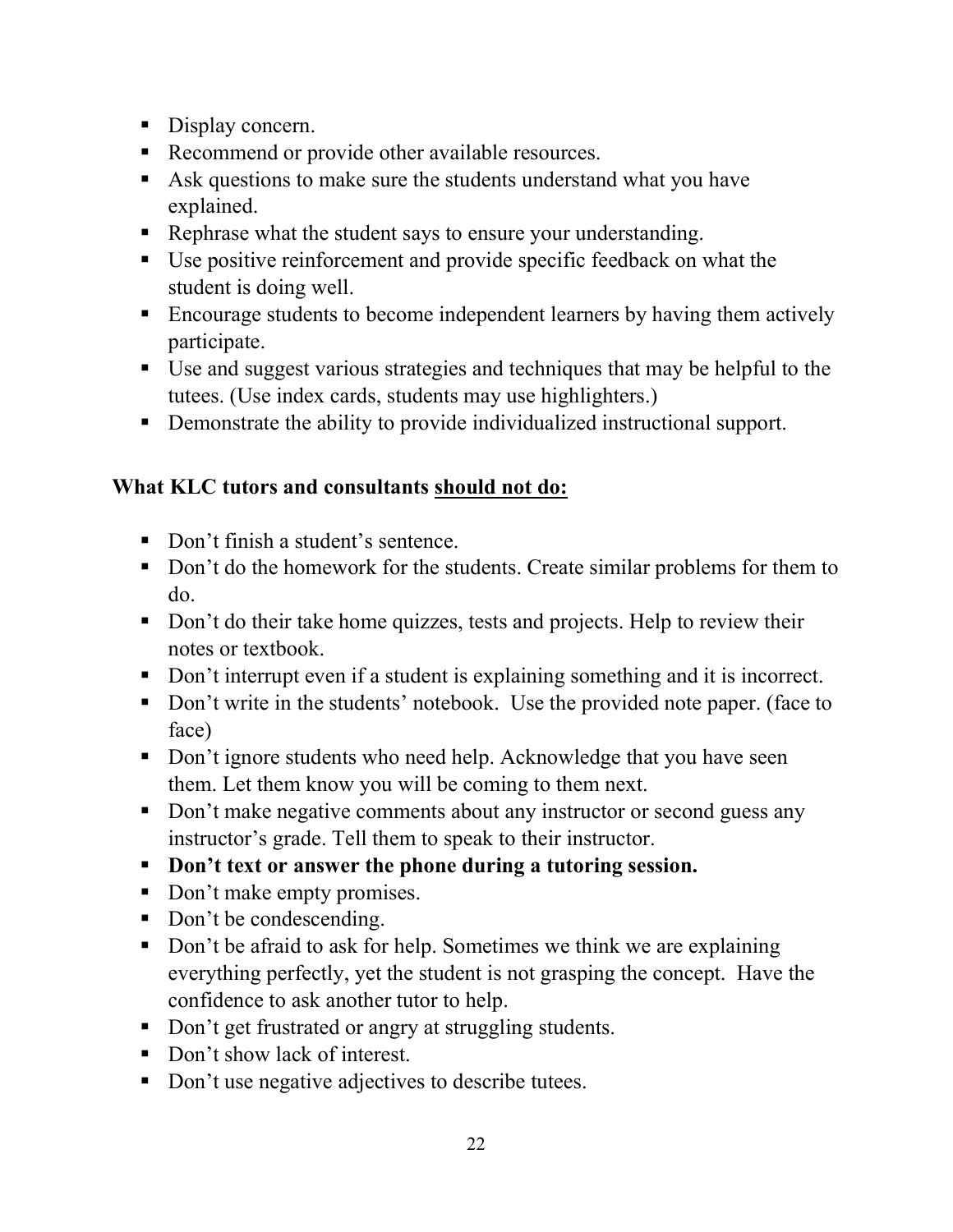- Don't talk more than the student.
- Don't be biased, "talk down" or belittle the tutee.
- Don't discuss tutees problems with other tutees or their instructor without their permission.
- Don't advise tutees to drop any course; refer them to their academic advisors.
- Don't get frustrated or mad at struggling students.
- Don't criticize or be quick to judge, make stereotypical remarks about, character, ability and intelligence.
- Don't do your own work while on duty.
- Don't make assumptions about your student's belief system or culture.

#### Reminder:

It is important that as a tutor you are aware of the things you can and cannot do to help the students achieve their goals. Tutors can review notes, clarify concepts and answer questions. Tutors cannot do homework, take-home tests and /or teach.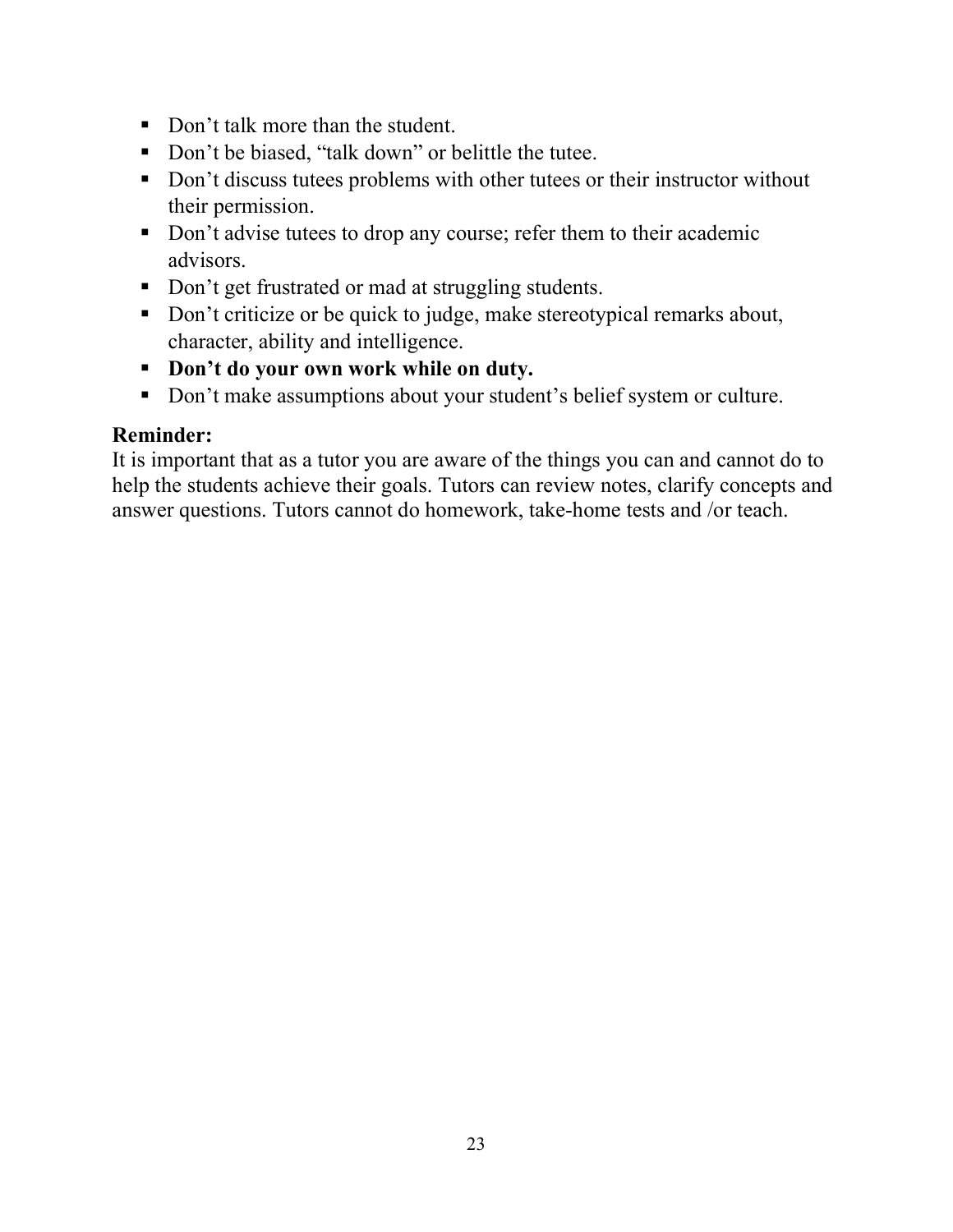## Campus Resources

## Access Recourse Center - ARC (formerly Single Stop)

Kingsborough Community College's Access Resource Center, the nation's first at a community college, is your one-stop place to get connected to government benefits and resources. Whether it's childcare, SNAP, clothing, or transportation, you can get a referral for what's available to you – where you live and when you need it.

We offer the following FREE services:

- Benefits Screening
- Legal Consultation
- Financial Consultation
- Tax Preparation

We also partner with other KCC offices across the campus to find innovative ways to empower our students and ensure they are successful. With their help, we coordinate:

- Access Resource Center, with lists of jobs, housing, pantries, and more
- Distribution of FREE vegetables grown on campus at the KCC Urban Farm
- Distribution of FREE food staples at the KCC Food Pantry
- Clothing donations
- Assistance with recertification of benefits
- Fair Hearing Assistance
- Assistance obtaining other government resources

Like us on Instagram: @kbccaccessresourcecenter

## All of our services are FREE.

## Walk-ins always welcome. Visit us in room E-115.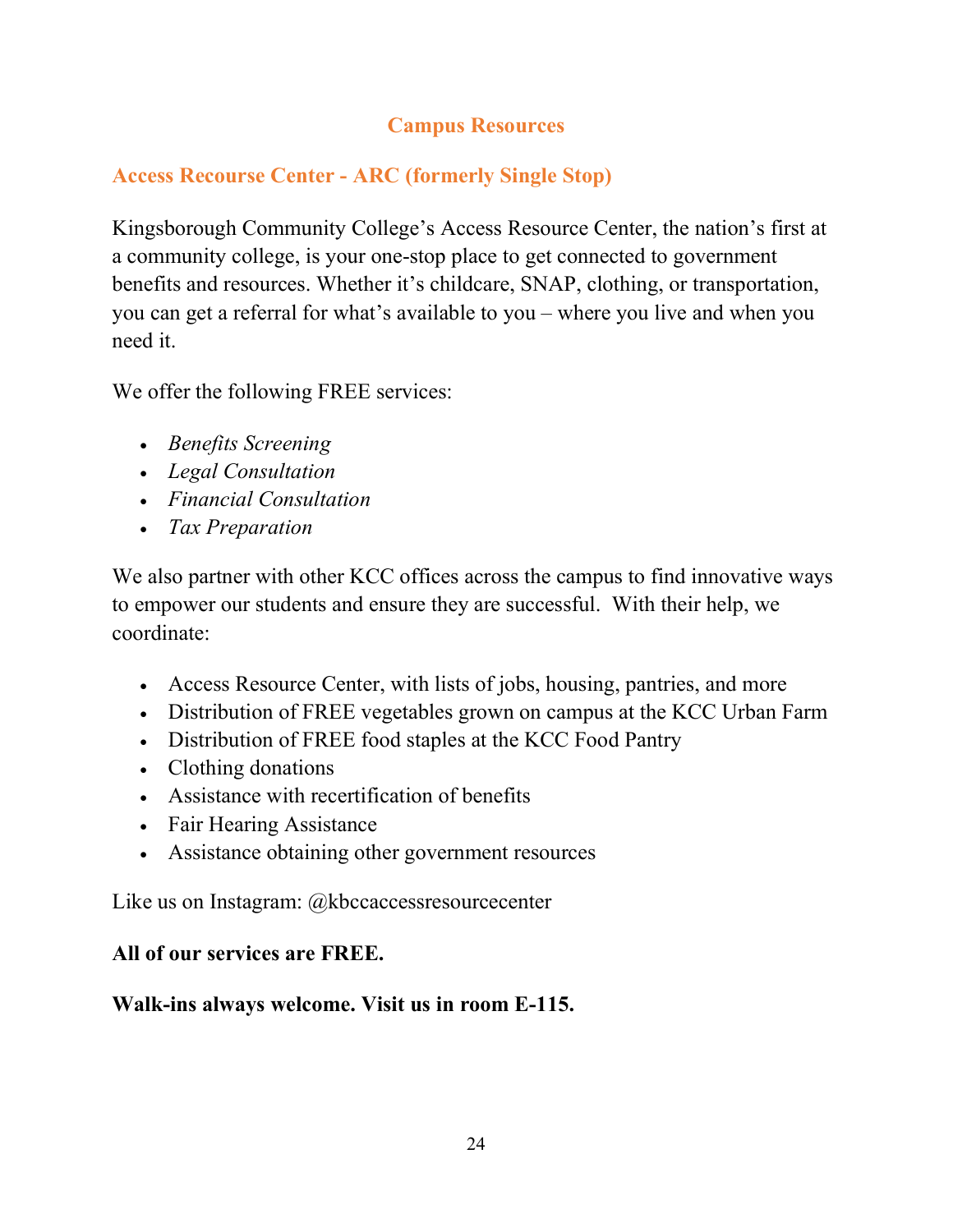## Counseling and Health Services

## Remote Services (current)

During remote learning, Counseling & Health Services are available for support and guidance. Counselors are available remotely weekdays between the hours of 9 am - 5 pm. See the information below about how to reach a counselor and get in touch with someone for immediate assistance.

To reach a counselor call 718-368-5975 or email Counselingandhealth.Services@kbcc.cuny.edu

For more details on how to schedule an appointment, click here.

## ACCESS-ABILITY SERVICES

Kingsborough Community College and Access-Ability Services wants to keep you safe while still supporting you personally and academically during the COVID-19 pandemic. Access-Ability Services (AAS) has transitioned from in-person to working remotely. However, our office is here to assist you in utilizing your accommodations, our supportive services, and other tools for academic success.

NEW TO AAS:

To sign-up for services, students need to complete our AAS Application for Academic Accommodations and send it to us along with supporting documentation (e.g. IEP, Psych Eval, Medical report, etc.). Applications and documentations should be sent directly to AAS at aas@kbcc.cuny.edu.

For current students wishing to utilize our services, please reach out to our office by calling 718/368-5175, emailing us at aas@kbcc.cuny.edu, or emailing your counselor directly.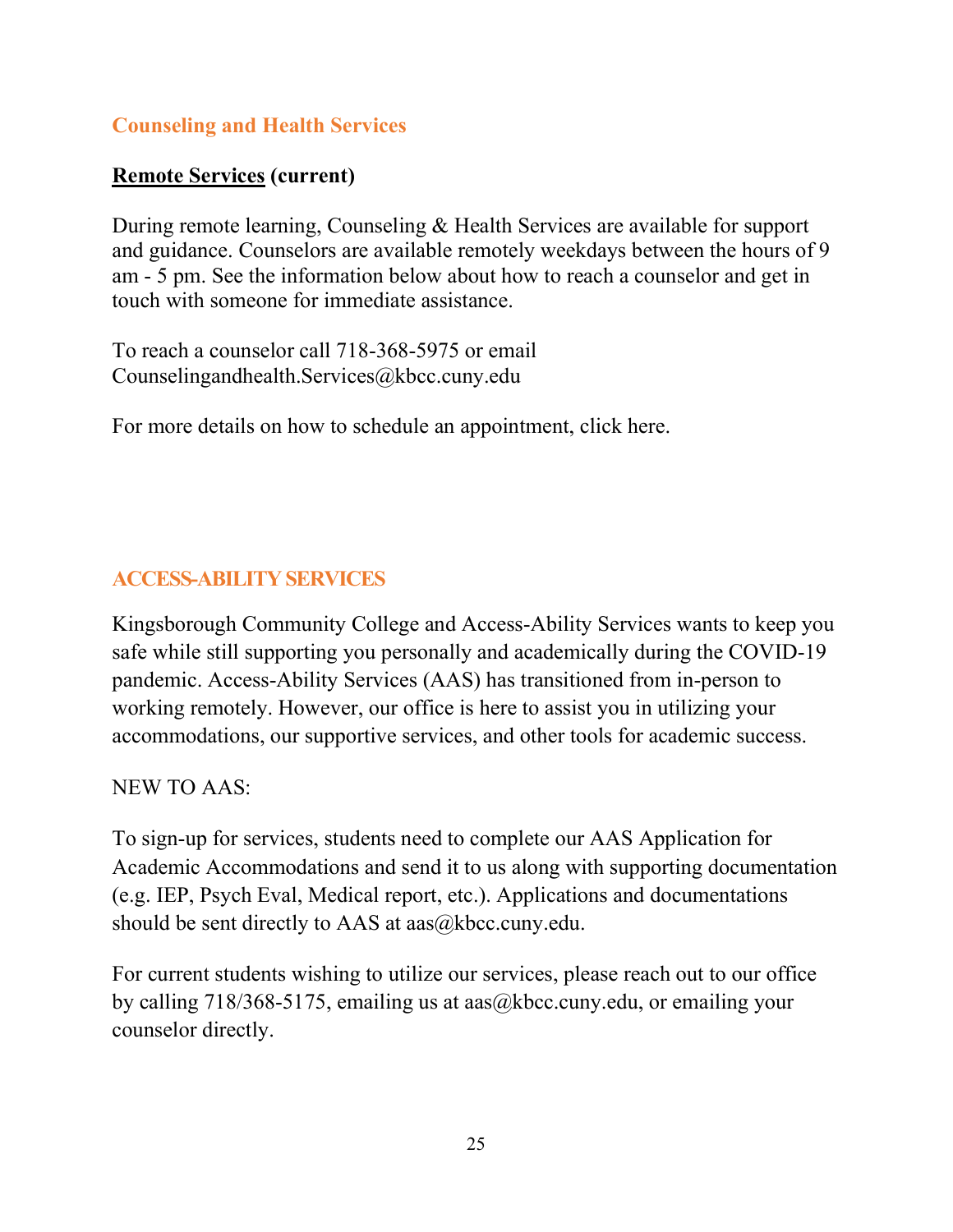#### CUNY Legal Policies

### THE CITY UNIVERSITY OF NEW YORK CAMPUS AND WORKPLACE VIOLENCE POLICY STATEMENT

1 The City University of New York (the "University" or "CUNY") is committed to the prevention of workplace violence and will respond promptly to any threats and/or acts of violence. For purposes of this Policy, Workplace Violence is defined as any physical assault or acts of aggressive behavior occurring where an employee performs any work-related duty in the course of his or her employment, including but not limited to:

- (i) An attempt or threat, whether verbal or physical, to inflict physical injury upon an employee;
- (ii) Any intentional display of force which would give an employee reason to fear or expect bodily harm; (iii) Intentional and wrongful physical contact with an employee without his or her consent that entails some injury; (iv) Stalking an employee in a manner which may cause the employee to fear for his or her physical safety and health when such stalking has arisen through and in the course of employment. Workplace Violence presents a serious occupational safety hazard to CUNY and its employees. The University will respond promptly to threats and/or acts of violence. All employees are responsible for helping to create an environment of mutual respect and for assisting in maintaining a safe and secure work environment and will participate in the annual Workplace Violence Prevention Training Program. . Individuals who violate this 1 This document supersedes and replaces The City University of New York Campus and Workplace Violence Policy approved by The City University of New York Board of Trustees on February 28, 2011, Policy may be removed from University property and are subject to disciplinary and/or personnel action up to and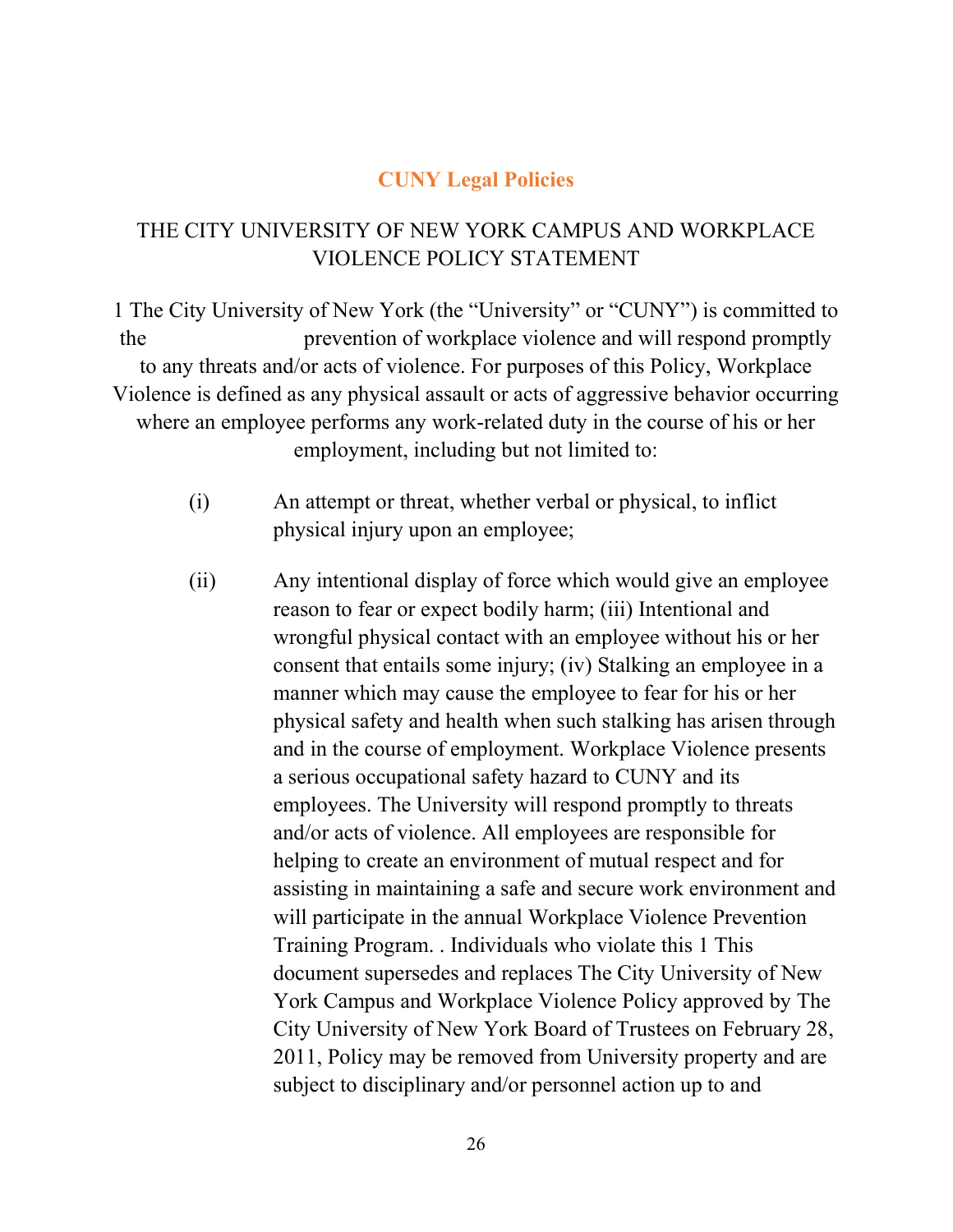including termination, consistent with University policies, rules and collective bargaining agreements, and/or referral to law enforcement authorities for criminal prosecution Incidents involving Workplace Violence will be given the serious attention they deserve.2 Employees are responsible for reporting any incidents of Workplace Violence of which they become aware. The procedure for reporting incidents of suspected or alleged Workplace Violence can be found in the campus specific Workplace Violence Programs at Paragraph 7. The procedure for reporting complaints of a potential violation of the CUNY Workplace Violence Policy and Programs can be found in the campus specific Workplace Violence Programs at Paragraph 9. The University, at the request of an employee or student, or at its own discretion, may prohibit members of the public, including family members, from seeing an employee or student on University property unless necessary to transact Universityrelated business. This policy particularly applies when an employee or student anticipates that an act of violence may result from an encounter with said individual(s).3 Employee participation in the implementation of this Policy will be provided through their authorized employee representatives, who will be invited to participate in: (1) scheduled physical risk assessment site evaluation(s) to determine the presence of risk factors which may place employees at risk of workplace violence; (2) the development and annual review of a Workplace Violence Prevention Program promulgated by each 2 Complaints of sexual harassment are covered under the University's Policy Against Sexual Harassment. 3 Students are not directly covered by this Policy, but they should contact the Department of Public Safety to report concerns about workplace violence. College for the implementation of the Policy; (3) the annual review of the Campus Workplace Violence Incidents Report prepared annually by each College; and (4) as appropriate, following a serious incident of Workplace Violence.